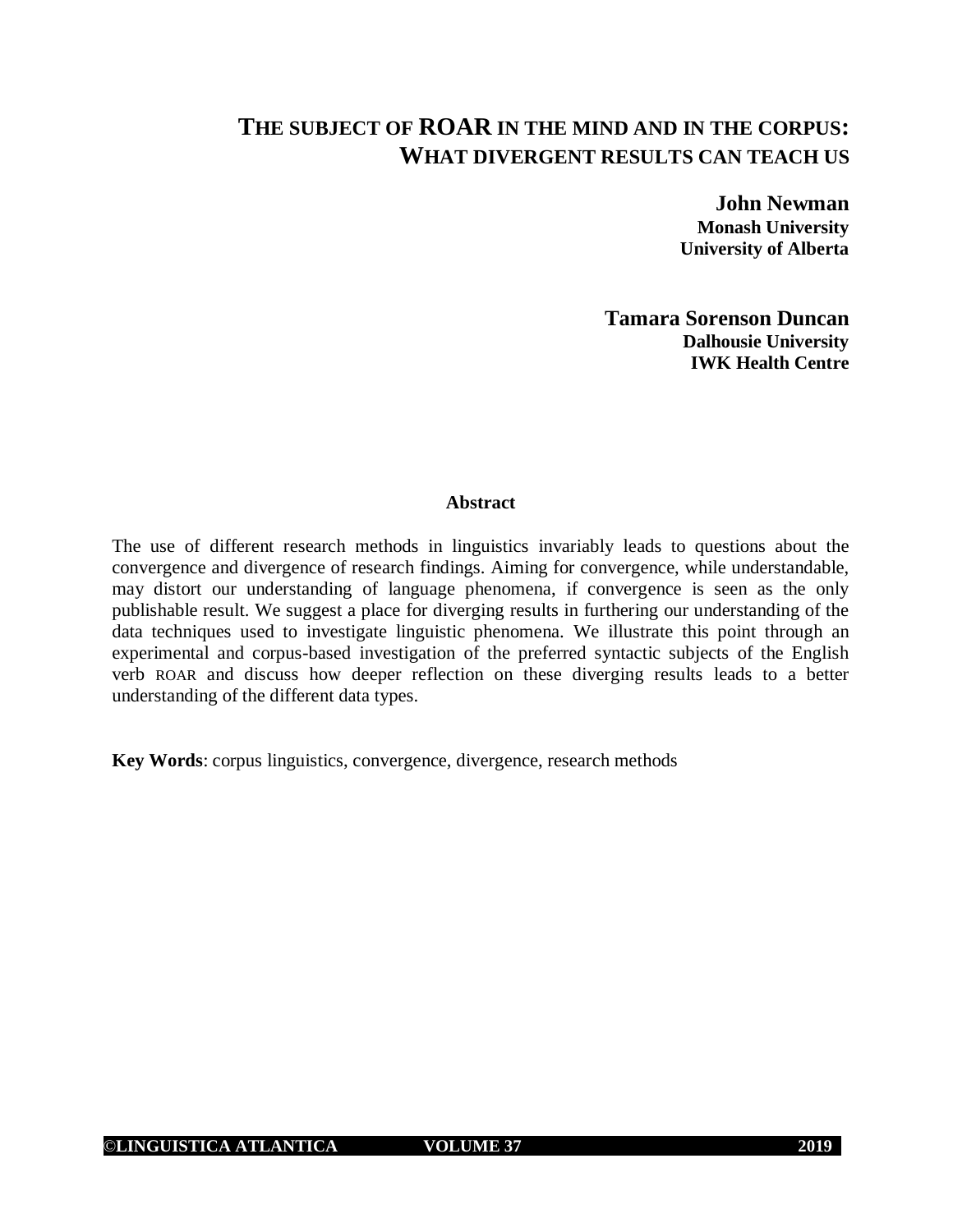## **1. INTRODUCTION**

The increased use of multi-methodological research designs in linguistics, and cognitive linguistics in particular, is a welcome development in the field, providing linguists with a more complete understanding of linguistic phenomena than single-methodological research provides. A combination of lab-based experimental methods with speakers and corpus-based methods is especially favoured as a multi-methodological approach (e.g., Gilquin & Gries 2009, Klaven & Divjak, 2016). Combining research methods such as these can, however, lead to disparate kinds of research findings that are a challenge to reconcile, raising questions as to how to interpret results from different sets of data and different methods. Consequently, questions about convergence vs. divergence of results invariably arise in such research.

Seeking convergence of results is a familiar goal in research, across disciplines. Convergence of research findings has a key role to play in validating and verifying findings, and we do not wish to argue against searching for convergence which, in some real sense, seems fundamental to the scientific enterprise. The "Cambridge Declaration on Consciousness" (Low, Panksepp, Reiss, Edelman, van Swinderen & Koch, 2012) is a case in point. The Declaration may be seen as a compelling instance of how convergence across disciplines provides the basis for advancing knowledge, in this case in the scientific understanding of consciousness. The authors introduce the Declaration in the following terms:

**Convergent evidence** indicates that non-human animals have the neuroanatomical, neurochemical, and neurophysiological substrates of conscious states along with the capacity to exhibit intentional behaviours. Consequently, the weight of evidence indicates that humans are not unique in possessing the neurological substrates that generate consciousness... (Low, Panksepp, Reiss, Edelman, van Swinderen & Koch, 2012, our emphasis in bold).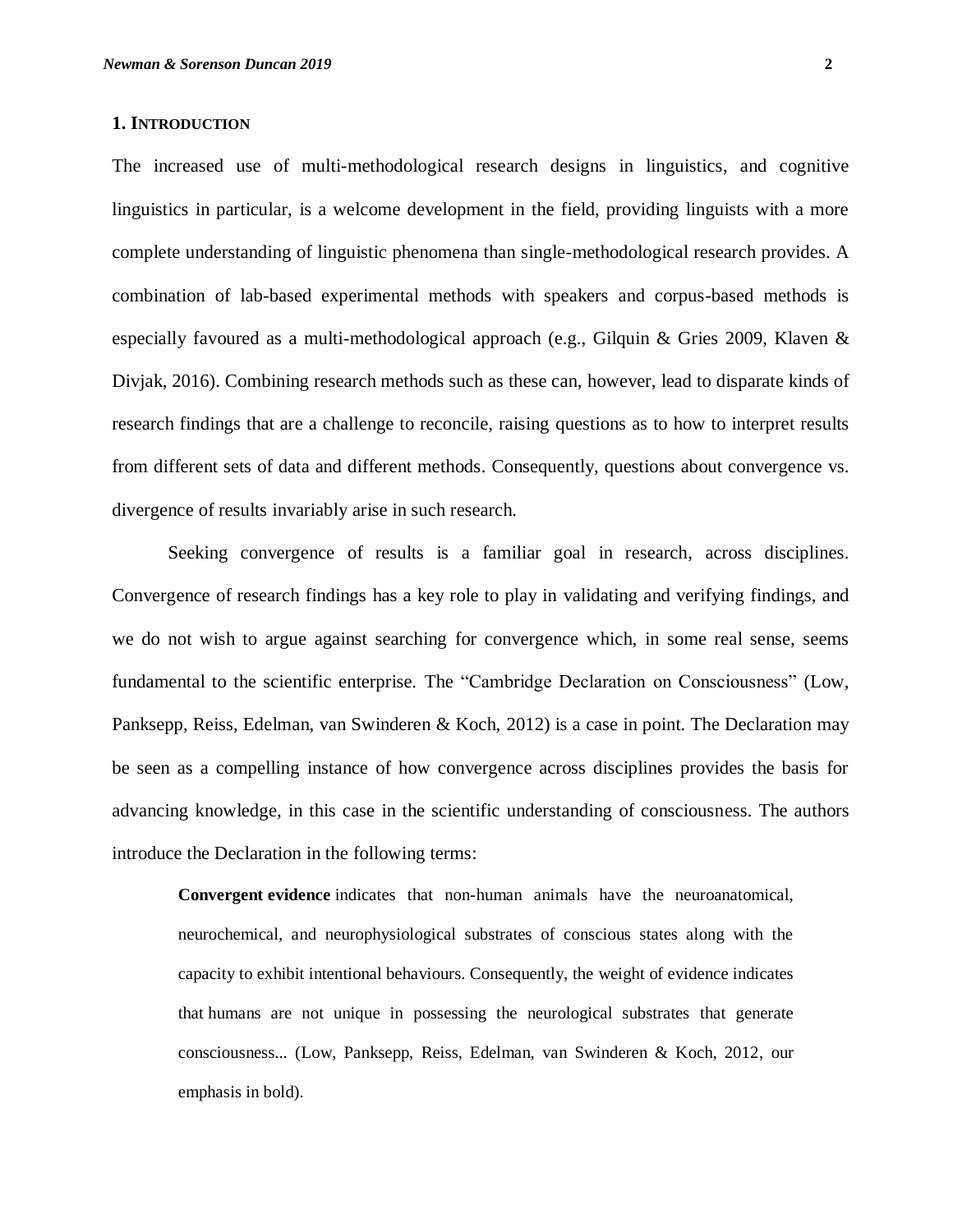This passage illustrates the critical role that convergent evidence has played, and continues to play, in establishing scientific knowledge and examples of this can be found in all disciplines.

To offer an example specifically from linguistics, consider the work of Divjak and Gries (2011). Their study of synonymy of nine Russian words for "try" used both experimental and corpus methods. Using these varied methods, they found converging evidence for three distinct clusters within their large synonym set. For the purposes of the present study, the relevant point from this example is their interpretation of this convergence. They state: "evidence as converging as in the present study, strengthen our account of linguistic phenomena as elusive as lexical semantics" (Divjak & Gries, 2011, p. 210).

We readily acknowledge the unique role that convergence of results plays in sciences and humanities, including linguistics. However, acknowledging the key role of convergence in research requires us also to acknowledge the potential dangers associated with a relentless quest for convergence. One could mention, for example, the danger of a "confirmation bias" whereby a researcher who is determined to establish convergence of results will indeed find convergence (without impugning any malicious intent to the researcher). There is also the danger of a "publication bias", i.e., the preference for publishing replicated and significant results, as opposed to exploring the full range of methodologies and outcomes that are available in order to ascertain exactly which methodologies are best (cf. Francis 2012). Thus, we caution against casting convergence as the only worthwhile result to aim for when multiple data types and methods are involved.

We believe that there is also a valuable role for divergent results in advancing knowledge. It is through a reflection on divergent results that we may reach a deeper understanding of the characteristics of different data types and their associated methodologies. This applies particularly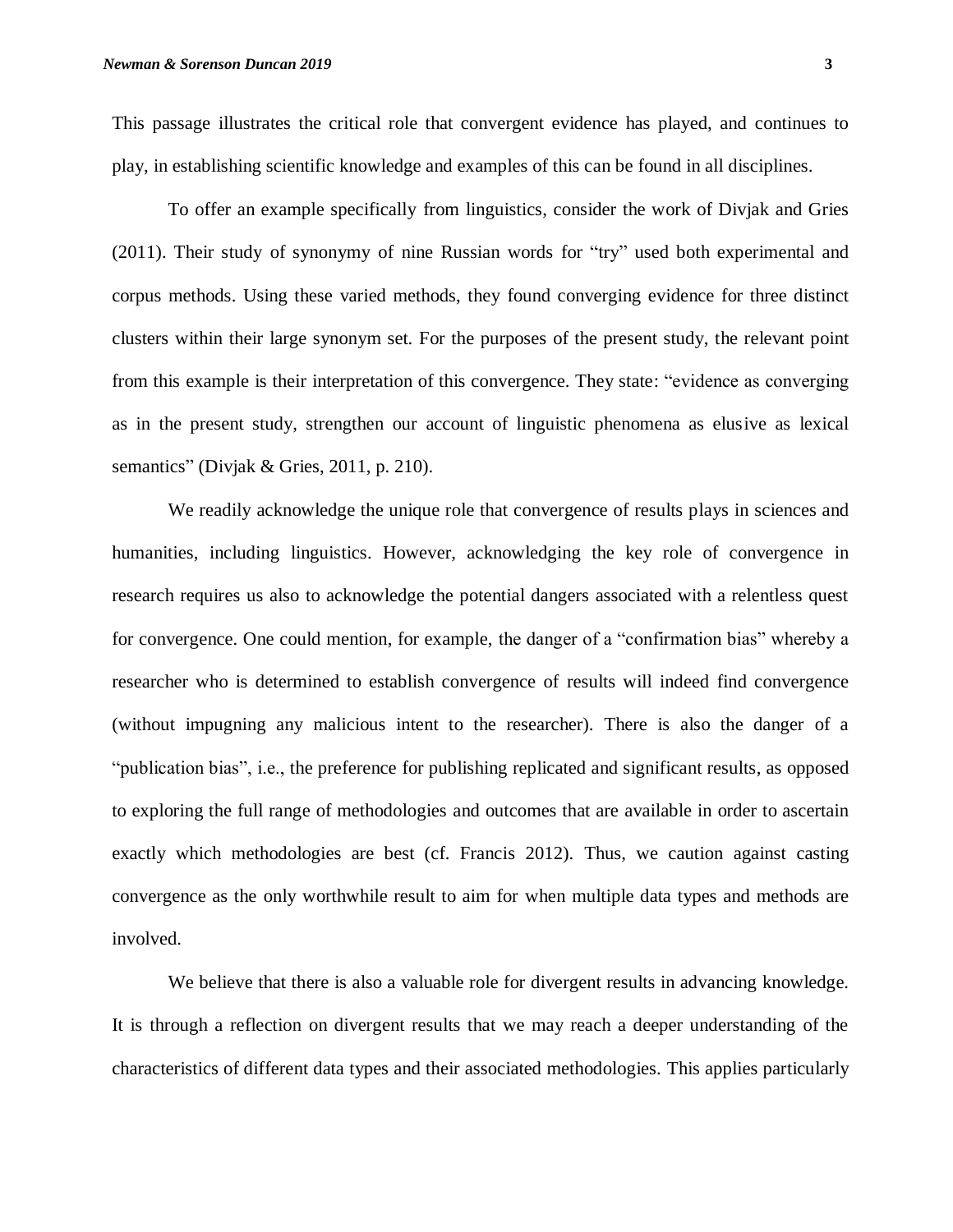in those cases where the data types are relatively new or where the methods are still being developed and refined (as in the case of corpora and new experimental methods). We are not the first to make such claims within the cognitive linguistics tradition, even if this position is relatively underappreciated in the field (cf. the balanced discussions of these issues in Arppe & Järvikivi 2007, Ellis & Simpson-Vlach 2009, and Mollin 2014).

The proliferation of methodologies that now form part of the repertoire of contemporary linguists, and not just cognitive linguists, has not been matched by a fuller appreciation and discussion of how researchers should reconcile results based on different data and methodologies in a principled way. As an illustration of this point, consider the in-depth discussion of alternative research methods (with implied alternative data types) to be found in Podesva and Sharma (2013), covering methods such as surveys, interviews, fieldwork, judgment data, experimental research design, corpora, working with historical texts etc. The issues that arise in reconciling results from employing a selection of these methods are barely acknowledged in the volume, with no more than a relatively brief summary of "mixed-method approaches" in the chapter by Abbuhl, Gass, and Mackey (2013, p. 124-125), concerned mainly with combining quantitative and qualitative methods.

In what follows, we report on divergent research outcomes from a small multimethodological investigation into preferences for syntactic subjects of the verb ROAR in English, arguing that the divergence of results is instructive as far as deepening our understanding of the data and methods are concerned. This study comes from a larger research project investigating convergence in a set of near-synonyms (*BAWL*, *BELLOW*, *HOLLER*, *HOWL*, *ROAR*, *SCREAM*, *SCREECH*, *SHOUT*, *SHRIEK*, and *YELL*) (Newman & Sorenson Duncan, 2014, 2015; Sorenson Duncan & Newman, 2013). The larger study was inspired by previous work on synonymy (Dabrowska, 2009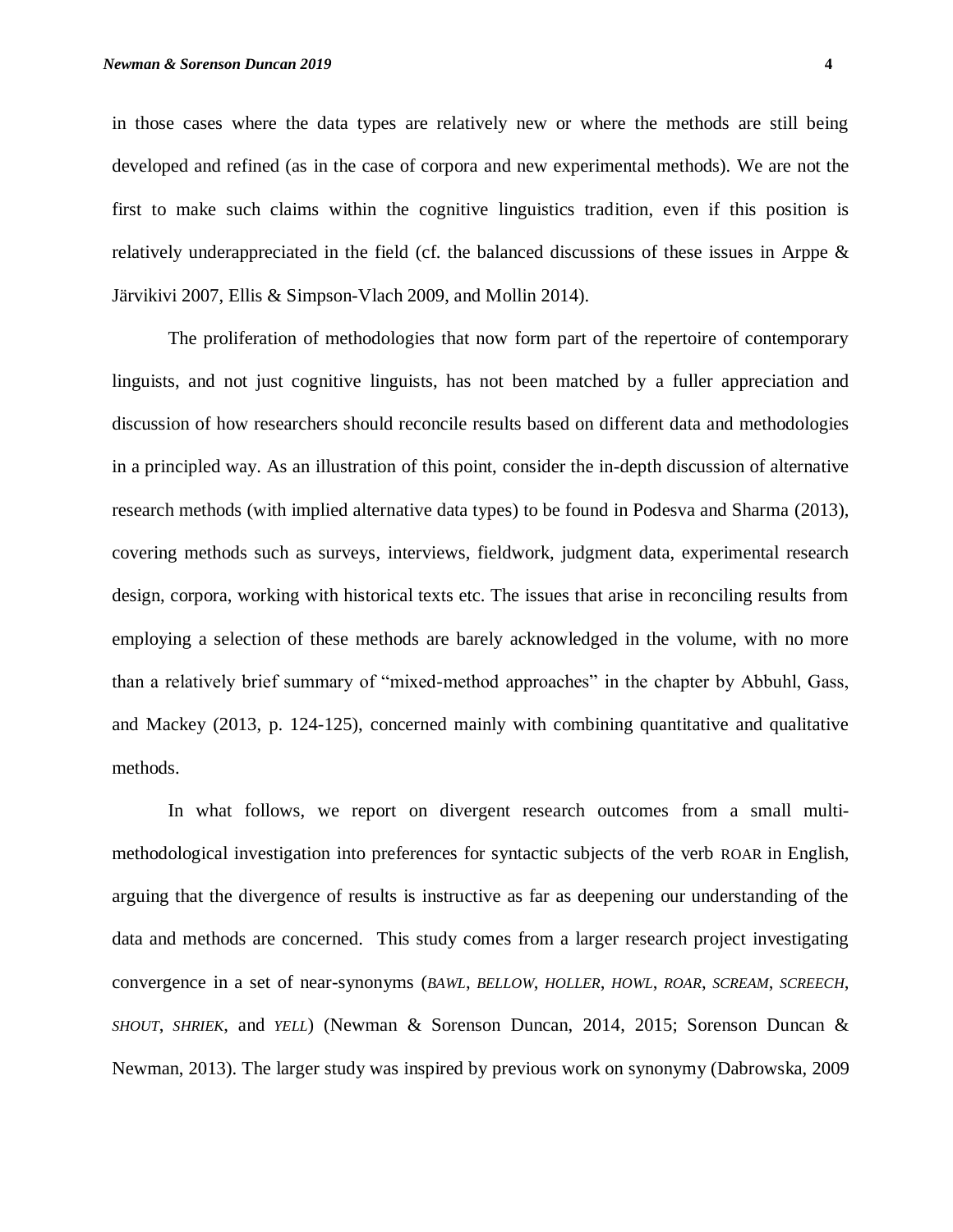and Divjak & Gries 2011). Specifically, Dabrowska (2009) investigated synonyms for bipedal motion (AMBLE, STAGGER, etc.) and offered evidence as to the extent to which words develop unique meanings from their typical collocation patterns. Using her sentence-elicitation task, we sought to build on this work with a different set of synonyms. In expanding on this work, we incorporated an investigation of convergence. As such, following, Divjak & Gries (2011), we also included a corpus study. Through the course of the larger research project we noted divergence in the results between the two methods in one-third of our synonym set (*HOWL*, *ROAR* and *SCREECH*). Each instance of divergence followed the same pattern as described here (Newman & Sorenson Duncan, 2014; Sorenson Duncan & Newman, 2013). In what follows, we offer a detailed description of this divergence, using the data for ROAR as an illustration.

#### **2. THE PREFERRED SUBJECT OF ROAR: EXPERIMENTAL STUDY**

For the experimental component, a simple sentence-elicitation task was used. Sentences can be expected to contain a verb used in a particular syntactic frame, allowing us to identify subject, objects, etc. Sentence elicitation is thus an effective way of probing speakers' preferences for syntactic subjects of a verb compared with, say, free word associations and, indeed, the method has been used to obtain normative data on the use of English verbs in syntactic frames (Connine, Ferreira, Jones, Clifton, & Frazier 1984; Roland & Jurafsky 2002). Sample sentences containing ROAR were elicited from 31 students at *the University of Alberta*. Throughout this paper, we use the convention of small caps (i.e., ROAR) to refer to the lemma and lower-case italics for the inflected forms (e.g., *roar*, *roars*, *roared*).

Participants were native-speakers of English and had lived in *Canada* since they were three years of age or younger. Participants had a mean age of 20.55 years (range: 17-57 years).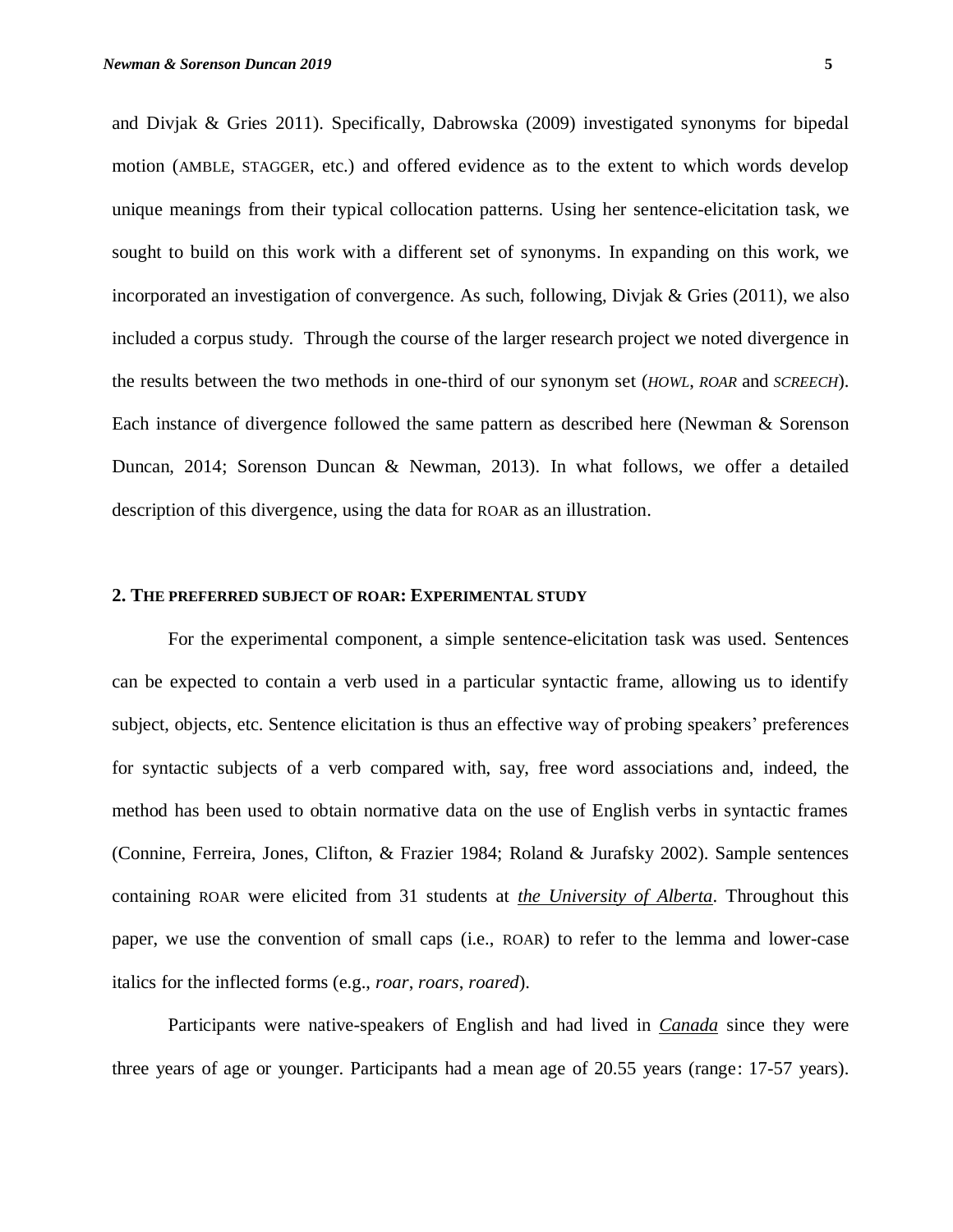There were 7 male participants and 24 female. Research participants saw a word, appear on the screen and were asked to provide a sentence using that word. Each participant had three opportunities to construct a sentence with *roar*. Only instances where the target word (in any of its inflected forms) was used as a verb in an active construction were included in the analysis, resulting in 41 sentences. There was no pressure on the participants to complete the task quickly. Sample sentences obtained in this way are provided in (1). As can be seen in (1a) and (1e), the responses could be quite lengthy, with participants constructing quite colourful and involved story lines, utilizing a relatively rich vocabulary of nouns, verbs, adjectives etc. Other participants preferred a more minimal style, as in (1c), consisting of short sentences, a preference of pronouns, and limited vocabulary.

- (1) (a) Upon seeing the test results, the principal **roared** and kicked over his trash can, shouting something about disgrace and lazy children.
	- (b) When my teacher is angry, instead of yelling he **roars**.
	- (c) I'm a lion. Hear me **roar.**
	- (d) The lion **roared** at the lioness in anger.
	- (e) The lion **roared** viciously from within its cage, and the spectators backed away quickly save for one little boy who looked up in wonder.
	- (f) Natalie pretended to **roar** like an animal

The complete set of syntactic subjects can be seen in Table 1. LION (12 instances, 29%) is clearly the most preferred subject noun in this table, with CROWD a distant second (4 instances). Only occurrences of an inflected form of a noun or pronoun are counted in this table, consistent with how we report on subjects in the corpus study. There are, in fact, additional indirect references to a 'lion' sense in the participants' responses, as in *I'm a lion. Hear me roar*, *The child likes to roar and pretend he's a lion*, *Can more animals roar than just a lion*, and the references to Simba, being a lion character in the film *The Lion King*. In pivot constructions such as *Hear me*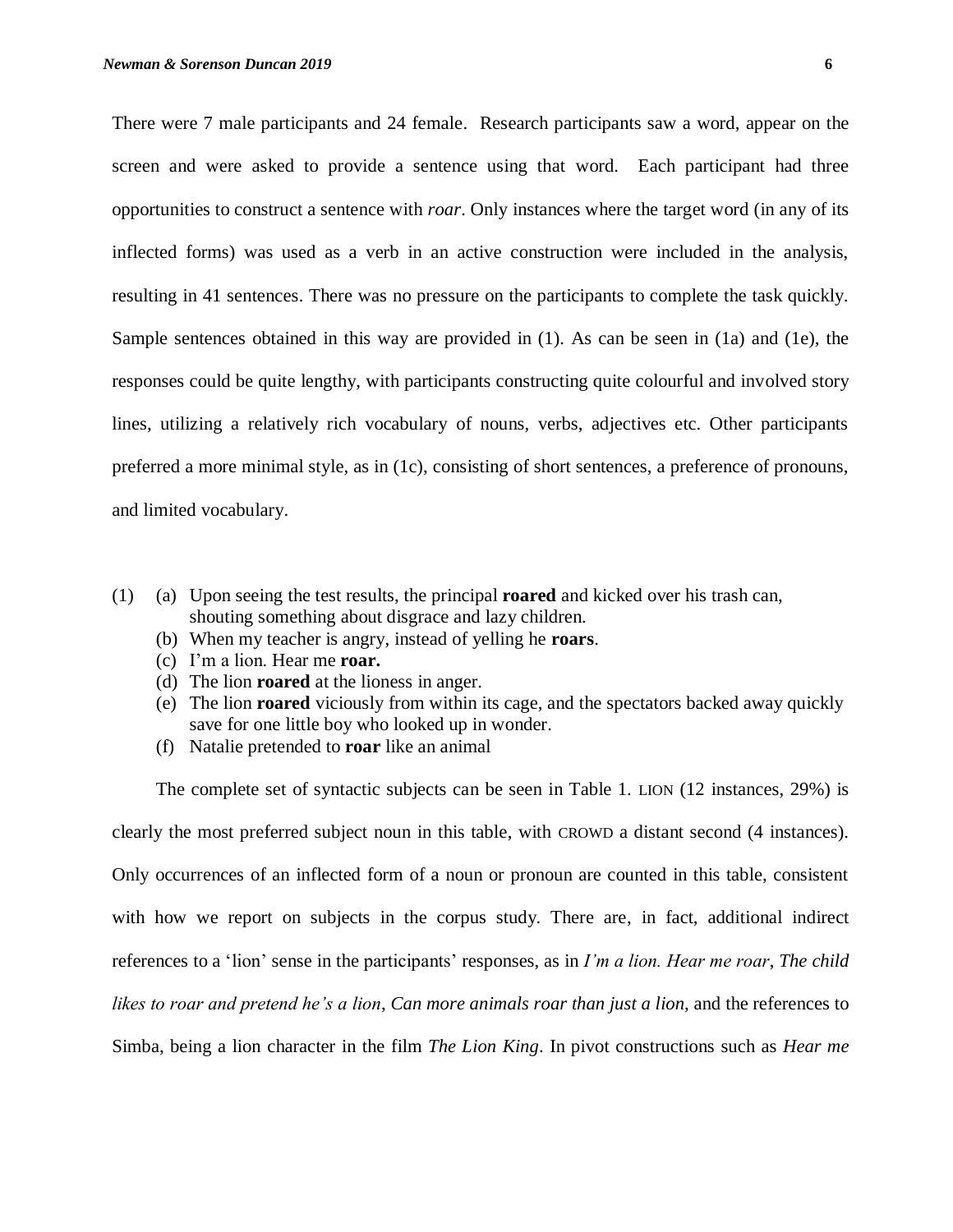*roar*, we took *me* to be functioning as a subject of ROAR and counted it as an instance of the

lemma I).

Table 1

*Preferred subjects from elicitation task*

| Subject Head     | Freq.          |
|------------------|----------------|
| <b>LION</b>      | 12             |
| <b>CROWD</b>     | 4              |
| <b>HE</b>        | 3              |
| <b>CAT</b>       | 2              |
| <b>CHILD</b>     | 2              |
| T                | $\overline{2}$ |
| <b>MONSTER</b>   | $\overline{c}$ |
| SIMBA            | $\overline{c}$ |
| (YOU)            | 1              |
| <b>ANIMAL</b>    | 1              |
| <b>DOG</b>       | 1              |
| <b>DRAGON</b>    | 1              |
| <b>IT</b>        | 1              |
| JET              | 1              |
| <b>LADY</b>      | 1              |
| <b>NATALIE</b>   | 1              |
| <b>PRINCIPAL</b> | 1              |
| WAVE             | 1              |
| WЕ               | 1              |
| YOU              | 1              |

## **3. THE PREFERRED SUBJECT OF ROAR: CORPUS-BASED STUDY**

We relied on the Corpus of Contemporary American English (COCA, Davies 2008-) for the corpus-based part of our study. COCA is representative of North American usage and includes roughly equal amounts of data from five genres: spoken, fiction, popular magazines, newspapers, and academic journals. At the time of the study (April 2017), the corpus consisted of approximately 520 million words covering the period 1990-2015. We searched on the lemma ROAR (at the time of the searches, this was entered as [roar].vv\* in the COCA interface), retrieving as our proxy for subject the noun (entered as nn\*) in the position immediately to the left of the verb ("L1" position). One could consider alternative windows of context to search in, e.g.,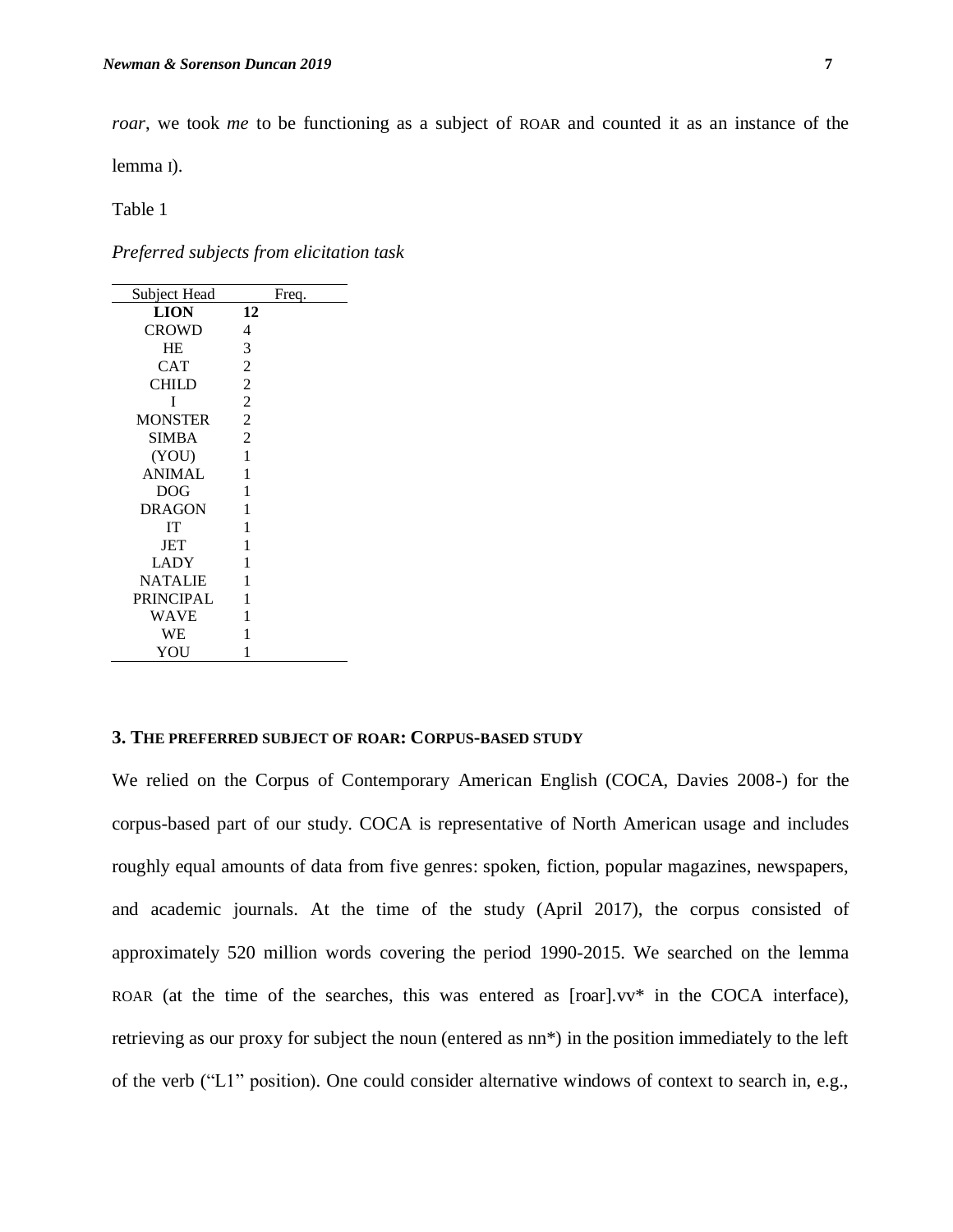2, 3, or 4 positions to the left of the verb. We explored a number of these possibilities and found the results to be similar as far as the ranking of LION is concerned. An issue with the larger window sizes concerns noun phrases in subject position consisting of multiple nouns, such as *Hurricane Katrina, jet engine*, and others. Both *Hurricane* and *Katrina* in the case of *Hurricane Katrina* are returned when the window is 2 words to the left of the verb and consequently counted as separate items in the list of collocates which introduces some confusion in tallying the results. Applying a window of just one word to the left of the verb means that we count an instance of the phrase *Hurricane Katrina* just once, as *Katrina*. Sample sentences retrieved in this way are shown in (2).

(2) (a) As the Joe Louis Arena crowd **roared**, Crosby headed for the dressing room.

(b) The crowd **roars** approval, boosting his confidence.

- (c) As a spotlight swiped the clearing and a huge helicopter **roared** overhead
- (d) One flick of the switch and the vacuum **roared** to life.
- (e) Will the lion **roar** again?
- (f) You **roar** like a lion.

Table 2 shows the raw frequencies of nouns in the L1 position in the total corpus. The noun collocates were grouped into lemma classes for the purposes of this study. So, for example, the 42 instances of TRUCK in Table 2 include both *truck* (32) and *trucks* (10), just as ROAR finds *roar*, *roared*, *roaring*, and *roars*. LION appears as the seventh most frequent collocate in this table. Appendix A provides a breakdown of top collocates in the sub-genres of COCA. In none of these genres does LION appear as the most frequent collocate and in fact it only appears with frequency >5 in two genres, magazine (where LION is ranked third most frequent with 15 occurrences) and fiction (LION appears at rank 18 with 13 occurrences). As such, we found convergence amongst the varied genres in COCA, suggesting that LION is not a preferred subject of ROAR.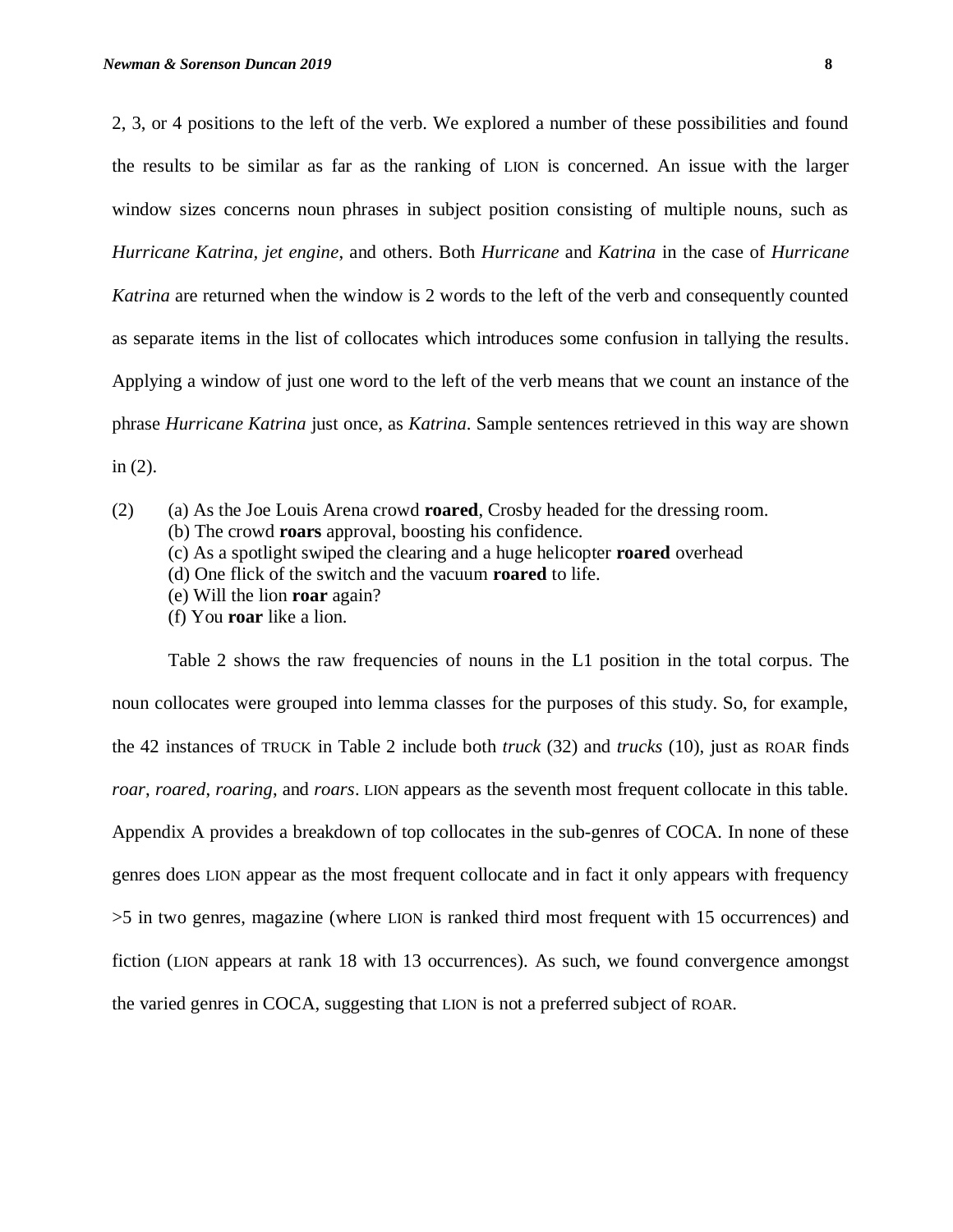### Table 2.

| Rank           | L1 Collocate      | Freq. in CX |
|----------------|-------------------|-------------|
| 1              | <b>CROWD</b>      | 161         |
| $\overline{2}$ | <b>ENGINE</b>     | 140         |
| 3              | CAR               | 85          |
| $\overline{4}$ | <b>FIRE</b>       | 54          |
| 5              | <b>WIND</b>       | 48          |
| 6              | <b>TRUCK</b>      | 42          |
| 7              | <b>LION</b>       | 39          |
| 8              | <b>AUDIENCE</b>   | 38          |
| 9              | <b>TRAIN</b>      | 32          |
| 10             | <b>FLAME</b>      | 31          |
| 11             | <b>PLANE</b>      | 30          |
| 12             | MOTORCYCLE        | 27          |
| 13             | <b>BUS</b>        | 24          |
| 14             | JET               | 23          |
| 15             | <b>WATER</b>      | 23          |
| 16             | <b>MAN</b>        | 22          |
| 17             | <b>VOICE</b>      | 22          |
| 18             | <b>HELICOPTER</b> | 19          |
| 19             | <b>MOTOR</b>      | 18          |
| 20             | <b>FAN</b>        | 17          |

*Top L1 collocates of ROAR in all COCA*

NOTE: L1 Collocate is the position immediately left of the verb.

Beyond the raw frequencies of occurrence, it is worthwhile to consider more statistically revealing measures of the attraction of words to constructions. Typically, the preferred measures take some account of the overall frequency of occurrence of the word and/or the construction. Two pertinent measures that do this are Mutual Information (MI) and Reliance, as used by Schmid (2000 [see especially p. 54-55], 2010). Mutual Information, is well known in corpus linguistic studies. It measures the strength of the association of two co-occurring forms based on a logarithmic value of the observed probability of the co-occurrence of the forms with the expected probability of the two forms co-occurring (Church & Hanks 1990). Reliance, also referred to as Relevance in the COCA interface, measures the extent to which a word appears in one particular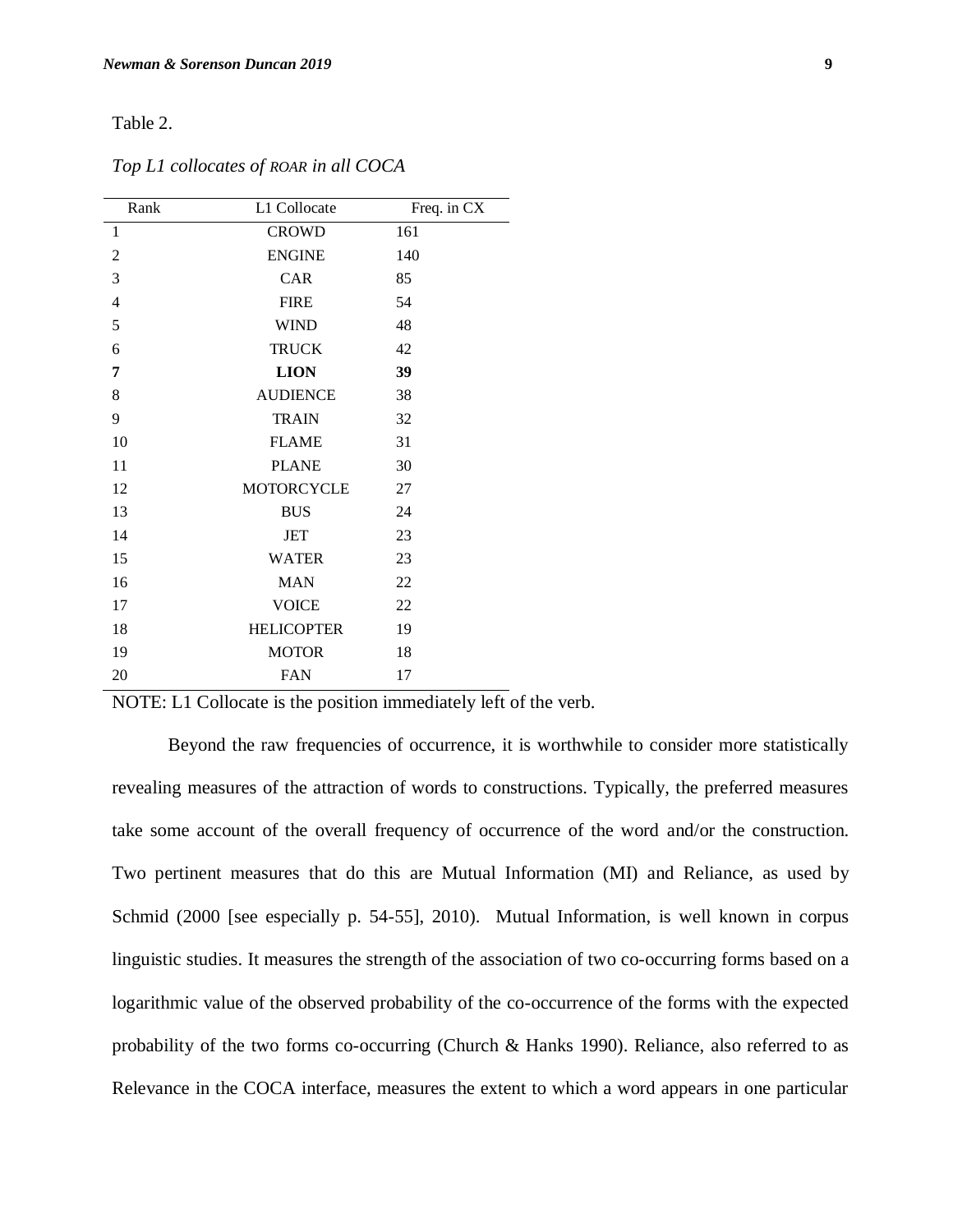pattern (the noun+ROAR pattern) compared with the word's frequency in all patterns in the corpus. Measures of reliance can also be found in several other studies that use corpora (e.g., Gries, Hampe, & Schönefeld, 2005; Janda & Solovyev, 2009; Schmid & Küchenhoff, 2013). Furthermore, the "Faith(fullness)" score returned in Gries's (2007) collostructional analyses is based on the same proportional calculation as Schmid's Reliance measure. Both Mutual Information and Reliance are automatically calculated in the COCA interface and the values returned by COCA are shown in Table 3, which includes L1 noun collocates of rOAR occurring with a minimum frequency in the construction of 5. As can be seen, the rankings based on each of these measures are identical, and lION is ranked  $9t<sup>h</sup>$  by these measures. Appendix B provides a breakdown of top collocates in the two sub-genres of COCA with the highest number of LION L1 collocates of rOAR, magazine and fiction. The frequencies of LION L1 collocates are too low  $\langle$ <5) to be considered further in the other genres.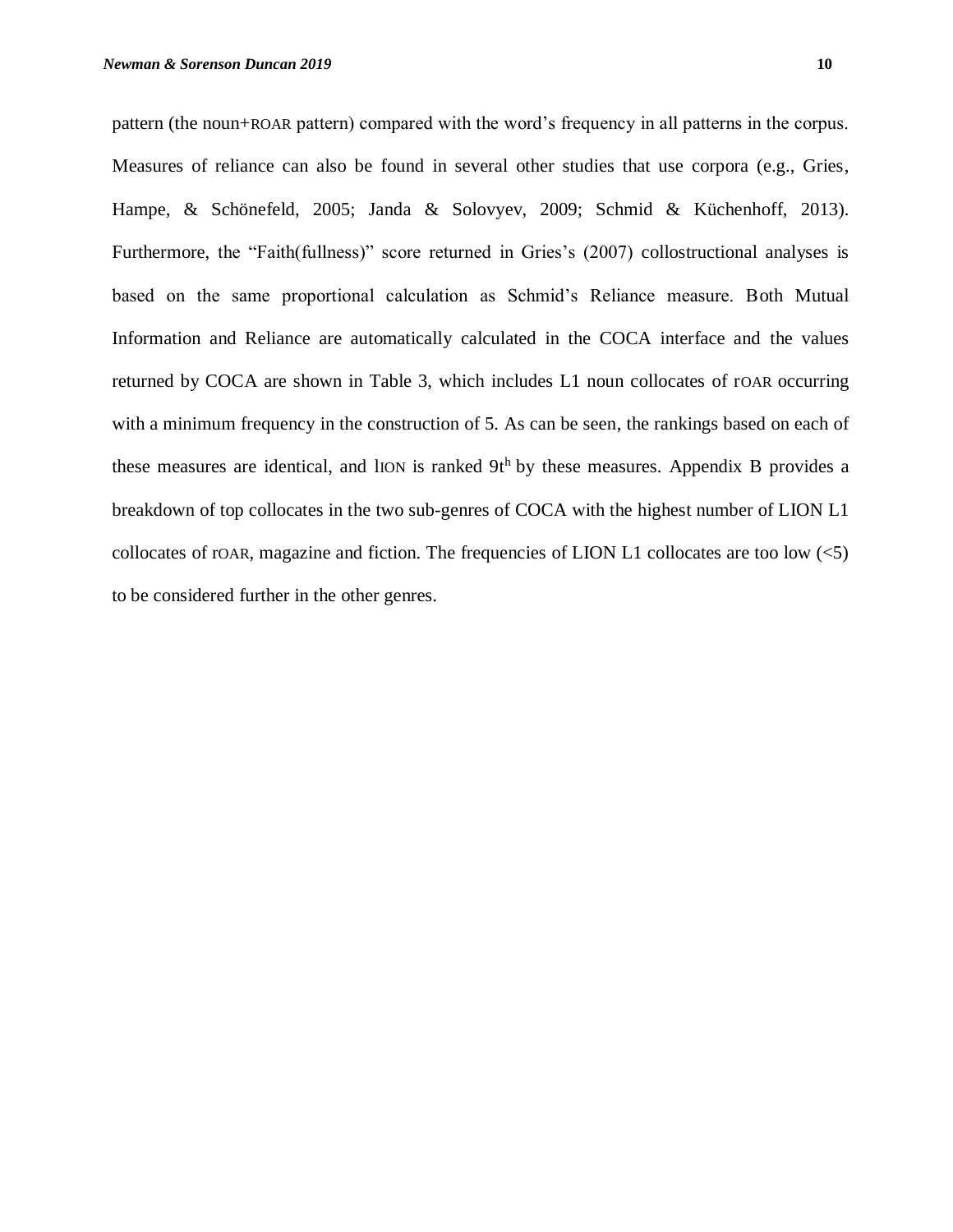Table 3.

 $\overline{a}$ 

|                |                    | Freq. as collocate of |               |                    |       |
|----------------|--------------------|-----------------------|---------------|--------------------|-------|
| Rank           | L1 Collocate       | ROAR in COCA          | Freq. in COCA | Reliance/Relevance | MI    |
| $\mathbf{1}$   | <b>TYRANNOSAUR</b> | 6                     | 163           | 3.68               | 11.71 |
| $\overline{c}$ | <b>BATMOBILE</b>   | 6                     | 288           | 2.08               | 10.89 |
| 3              | <b>JETLINER</b>    | 6                     | 529           | 1.13               | 10.01 |
| $\overline{4}$ | <b>MOTORCYCLE</b>  | 27                    | 4956          | 0.54               | 8.96  |
| 5              | <b>ENGINE</b>      | 140                   | 30371         | 0.46               | 8.72  |
| 6              | <b>CHOPPER</b>     | 8                     | 1980          | $0.4\,$            | 8.53  |
| 7              | <b>CROWD</b>       | 161                   | 46898         | 0.34               | 8.29  |
| $\,8\,$        | <b>WILDFIRE</b>    | 6                     | 1817          | 0.33               | 8.23  |
| 9              | <b>LION</b>        | 39                    | 13309         | 0.29               | 8.06  |
| 10             | <b>FLAME</b>       | 31                    | 13041         | 0.24               | 7.76  |
| 11             | <b>TORNADO</b>     | 12                    | 5479          | 0.22               | 7.64  |
| 12             | <b>FURNACE</b>     | 5                     | 2550          | 0.2                | 7.48  |
| 13             | <b>THUNDER</b>     | 11                    | 5837          | 0.19               | 7.42  |
| 14             | <b>JEEP</b>        | 8                     | 4272          | 0.19               | 7.42  |
| 15             | <b>BEAST</b>       | 15                    | 8177          | 0.18               | 7.39  |
| 16             | <b>HELICOPTER</b>  | 19                    | 12630         | 0.15               | 7.1   |
| 17             | <b>JET</b>         | 23                    | 18414         | 0.12               | 6.83  |
| 18             | <b>SAW</b>         | 5                     | 4430          | 0.11               | 6.69  |
| 19             | <b>DRAGON</b>      | $8\,$                 | 7373          | 0.11               | 6.63  |
| $20\,$         | <b>CANNON</b>      | 5                     | 4746          | 0.11               | 6.59  |

*Top L1 collocates of ROAR in COCA, ranked by Reliance (Relevance)and Mutual Information*

NOTE: L1 Collocate is the position immediately left of the verb; MI = mutual information score

A further measure to explore is *collostructional strength* as proposed by Stefanowitsch and Gries (2003). In this case, the measure is based on calculations of expected co-occurrence, given the total frequencies of the L1 noun collocate and total number instances of the noun + ROAR construction in COCA. To estimate the collostructional strength of specific nouns with ROAR, the search term nn\* [roar].vv\* was used in the COCA interface to determine the frequency of the noun + roar construction  $(=2,162)^1$ . The search term vv\* was used to determine the total number of (verbal) constructions in the corpus (=59,997,668). One could imagine somewhat different

<sup>&</sup>lt;sup>1</sup> Note the syntax for conducting such searches has been updated since the time of our data collection. For example, an underscore is now used in the place of the period. We refer interested readers to the COCA website: http://corpus.byu.edu/coca/.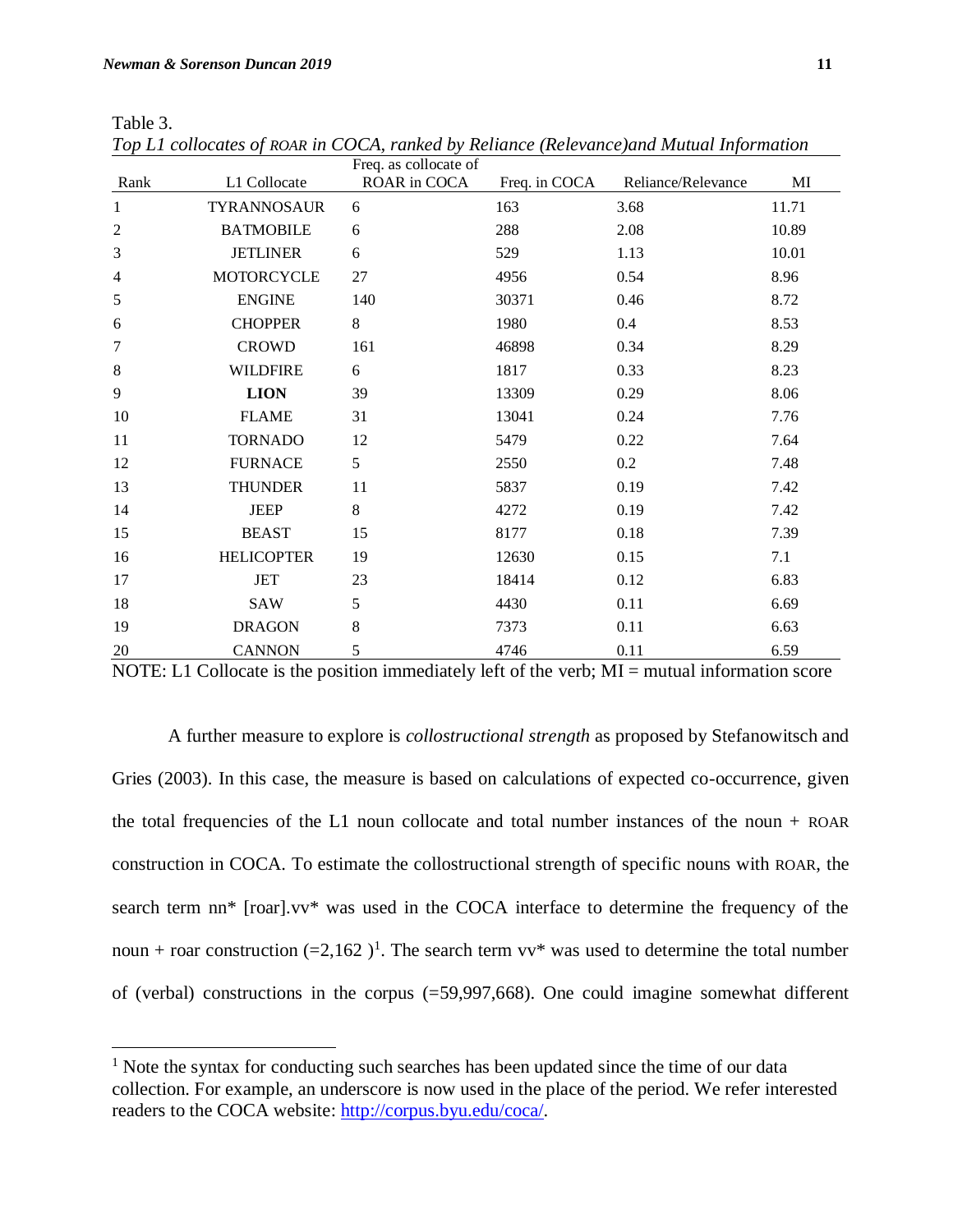ways of determining the number of relevant constructions in the corpus, given that we are exploring noun + verb combinations (e.g. one could use the total number of noun constructions or the total number of words in the corpus). However, the rankings according to collostructional strength would be the same regardless of the actual number chosen for the total number of constructions in the corpus. The negative log, base 10, of the probability of the co-occurrence was used to calculate the collostructional strength. The results are reported in Table 4, showing LION in the 4th top position. While this is a higher rank than in Tables 2 or 3, the collostructional strength value of LION (59.1) is considerably less than for the top two collocates CROWD (253.6) and ENGINE (238.2).

Table 4.

*Top collocates by collostructional strength, for L1 noun collocates of ROAR in all COCA* 

|      |                   | Freq. a collocate of | Freq. in    |                  |            | Collostructional |
|------|-------------------|----------------------|-------------|------------------|------------|------------------|
| Rank | L1 Collocate      | ROAR in COCA         | <b>COCA</b> | Expected freq.   | Relation   | Strength         |
| 1    | <b>CROWD</b>      | 161                  | 46898       | 1.7              | attraction | 253.6            |
| 2    | <b>ENGINE</b>     | 140                  | 30371       | 1.1              | attraction | 238.2            |
| 3    | CAR               | 85                   | 172083      | 6.2              | attraction | 64.4             |
| 4    | <b>LION</b>       | 39                   | 13309       | 0.5              | attraction | 59.1             |
| 5    | MOTORCYCLE        | 27                   | 4956        | 0.2              | attraction | 48.4             |
| 6    | <b>WIND</b>       | 48                   | 64355       | 2.3              | attraction | 44.8             |
| 7    | <b>TRUCK</b>      | 42                   | 42049       | 1.5              | attraction | 44.4             |
| 8    | <b>FLAME</b>      | 31                   | 13041       | 0.5              | attraction | 44.4             |
| 9    | <b>FIRE</b>       | 54                   | 111423      | $\overline{4}$   | attraction | 40.7             |
| 10   | <b>AUDIENCE</b>   | 38                   | 47667       | 1.7              | attraction | 36.7             |
| 11   | <b>PLANE</b>      | 30                   | 42886       | 1.5              | attraction | 27.5             |
| 12   | <b>JET</b>        | 23                   | 18414       | 0.7              | attraction | 26.8             |
| 13   | <b>TRAIN</b>      | 32                   | 60940       | 2.2              | attraction | 25.5             |
| 14   | <b>HELICOPTER</b> | 19                   | 12630       | 0.5              | attraction | 23.8             |
| 15   | <b>BUS</b>        | 24                   | 34055       | 1.2              | attraction | 22.2             |
| 16   | <b>BEAST</b>      | 15                   | 8177        | 0.3              | attraction | 20.2             |
| 17   | <b>MOTOR</b>      | 18                   | 21235       | 0.8              | attraction | 18.2             |
| 18   | <b>TIGER</b>      | 16                   | 15481       | 0.6              | attraction | 17.6             |
| 19   | <b>TORNADO</b>    | 12                   | 5479        | 0.2              | attraction | 17.2             |
| 20   | TYRANNOSAUR       | 6                    | 163         | $\boldsymbol{0}$ | attraction | 16.3             |

NOTE: L1 Collocate is the position immediately left of the verb.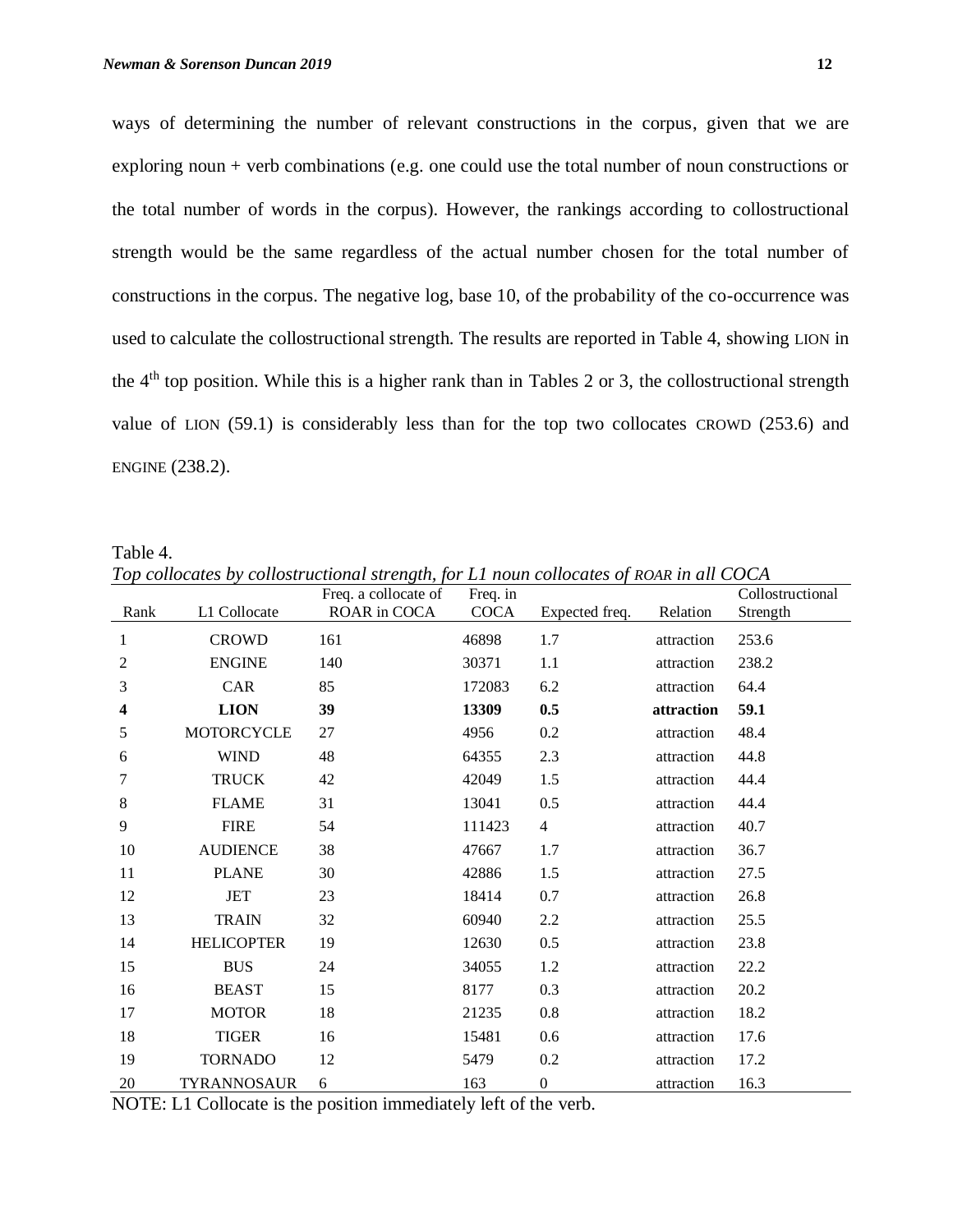## **4. DISCUSSION**

Using an elicitation task and corpus searches, this study investigated the subject preferences for the verb ROAR. In the case of the elicitation data, an overwhelming preference for LION as the subject was found. This result, incidentally, converges with free word association norms which indicate a strong preference for ROAR and LION to be associated (Nelson, McEvoy & Schreiber, 1998, 2004). In the case of the corpus data, the ranking of LION varied, as one might expect, depending on which part of the corpus was searched and which measure was applied. Regardless of these considerations, LION never occurred as the most frequent subject of ROAR or as the most significantly associated subject of ROAR. These findings suggest that, in terms of subject preferences for this verb, the two methodologies do not yield converging results. In the remainder of this section, we discuss the significance of these results and argue that the diverging outcomes reflect quite different, but equally valid, kinds of linguistic realities.

The preferred use of LION as the subject of ROAR in the elicitation data presumably points to a kind of prototypical meaning that speakers have assigned to ROAR. The elicitation tasks required participants to create sentences, out of context, relying on the participants' own imagination. The preference for LION to appear as the subject in their sentences points to a strong conceptual linking of LION to ROAR. Kuperman, Stadthagen-Gonzzalez and Brysbaert (2012) suggest that ROAR is an early acquired word, estimating its age of acquisition to be 4.79 years, which suggests that language use in the preschool years may provide valuable insights into the formation of speakers' prototypical knowledge of ROAR. Thus, to throw more light on the use of ROAR in language acquisition, we consulted the CHILDES database to identify the most common subject preferences for ROAR in child-directed speech (MacWhinney, 2000). We constructed a 1,269,389 word corpus from the Bates, Bliss, Bohannon, Brown, Clark and Demetras and Gleason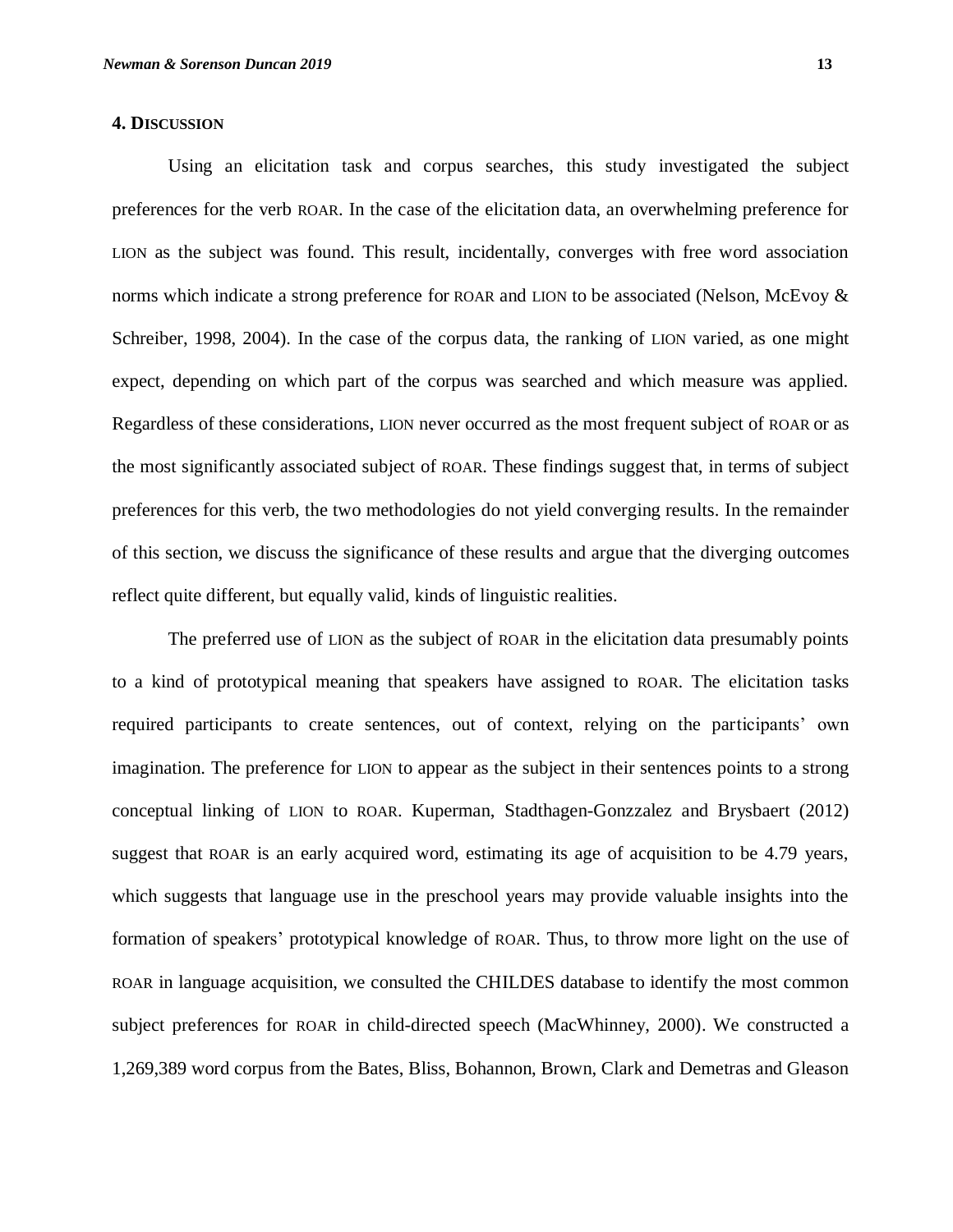corpora available through CHILDES. These data represent conversations between children (aged 2-5 years) and a parent. Through these conversations we found 36 instances of ROAR, and in 30 of these instances it was a LION responsible for the ROAR. It is worth noting that because of the limited instances of ROAR in this corpus, we did not restrict our search to verbal instances. Nevertheless, these data illustrate a strong co-occurrence bias for ROAR and LION in child-centered conversations. Apart from this corpus-based support for the association of LION and ROAR in the pre-school years, especially through caregiver-child interactions, there is abundant evidence for this association of words and the concepts behind them in terms of more general cultural influences. These influences include the easy availability of books, films, and videos for children in which animals are featured performing typical animal acts, often intended as allegorical stories intended to illuminate some aspect of human life and society. Lions, in particular, find their way into such stories, as can easily be confirmed through a search of children's literature on the internet. Exposure to such material undoubtedly reinforces associations such as LION and ROAR, DOG and BARK etc. In short, the roaring of lions is something we learn about, typically, as children, indeed quite young children, and it remains a key part of our concept of ROAR, readily invoked when asked to make a sentence with ROAR, as in the elicitation task used here.

The corpus data gave rise to quite different results for the most frequently used or most strongly associated subject nouns of ROAR. LION was not the most highly ranked subject of ROAR. Rather, we find words such as CROWD, FIRE, ENGINE, WIND as the most significant subject nouns. Why should this be the case? The key to understanding this result lies in appreciating just what COCA does and does not represent. The texts which underlie COCA are overwhelmingly texts (including transcripts of spoken language) that come from adult use of North American varieties of English, obtained from books, journals, magazines, and newspapers that are intended for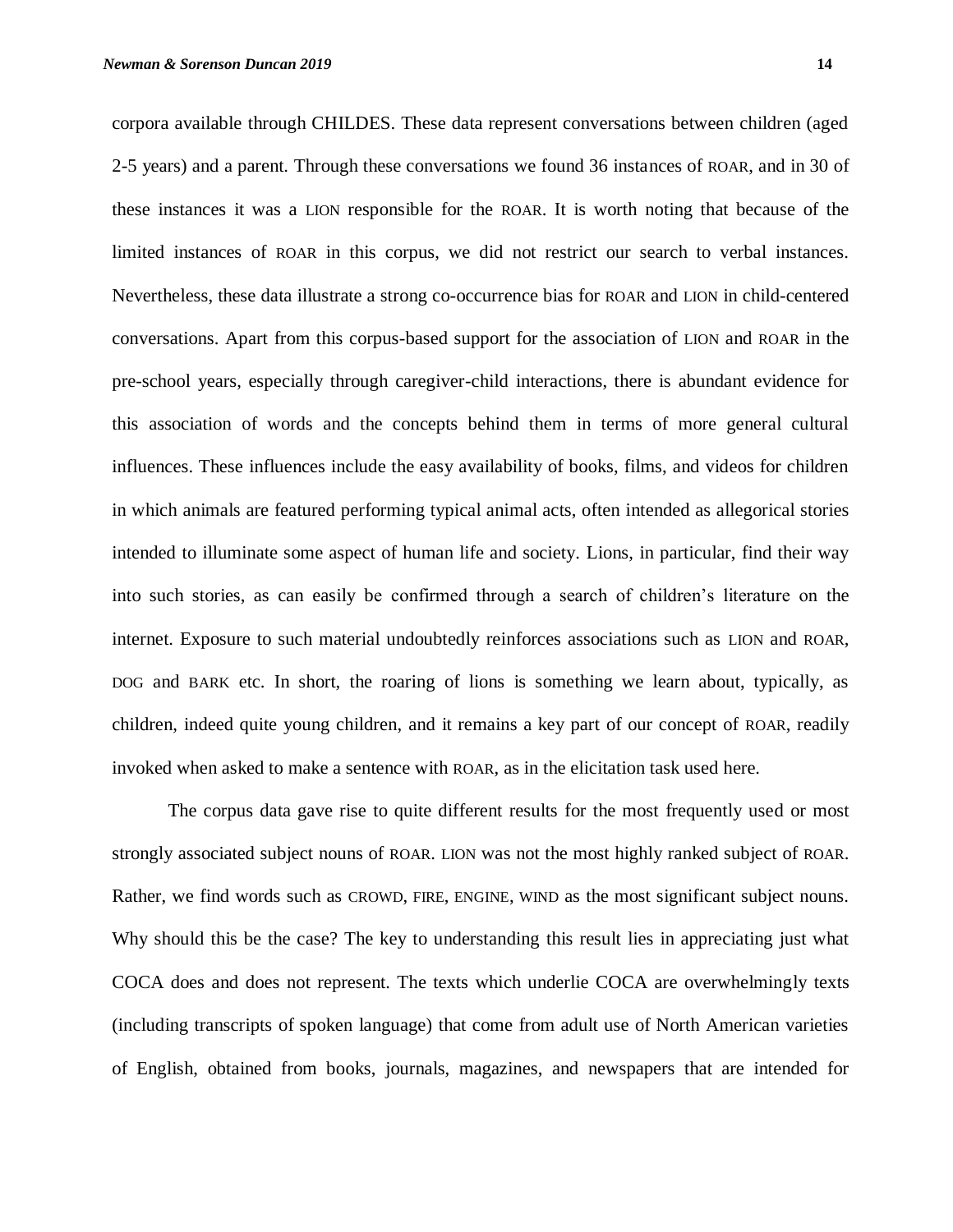consumption by adults. The spoken component is based largely on transcripts of TV programs in which adults converse with one another. Although the topics of these texts are wide-ranging, for the most part the texts are about those things that are most familiar to North Americans. Planes, engines, trucks, hurricanes etc. all belong to this world, lions and tigers less so. ROAR in COCA is therefore more likely to be used in its figurative uses to describe the former, rather than being used in its most literal sense to describe the latter. The language use of children or children interacting with their caregivers does enter into COCA but only in the most incidental way, e.g. through the reported speech of children in, say, the magazine genre, the imagined conversations involving children in the fiction genre, etc. For more private, home-based use of language, where LION and ROAR come into play, one has to turn to more "specialized" corpora such as the CHILDES corpora referred to above.

In sum, the two techniques employed in this study yielded divergent results. Through the careful consideration of this divergence, we argue that these methods capture distinct, but equally valid, kinds of linguistic realities (in this case sub-senses of the meaning of ROAR). In the case of the elicitation task, where participants generated written sentences without context, our results reflect a prototypical meaning for the word ROAR, likely established in childhood. In the case of the corpus data, which comes from naturalistic language use where a word is used as part of a larger message the speaker/writer wishes to convey, our results reflect typical usage and figurative extensions that are common in the everyday speech of adult, North American speakers of English.

We are not the first to note that psychological experiments are likely to yield divergence from naturalistic language use. In their discussion of data based on sentence-elicitation vs. corpus frequency, Roland and Jurafsky (2002: 334) comment on an expected divergence of results: "Because of the biases inherent in isolated sentence production, we should not expect results from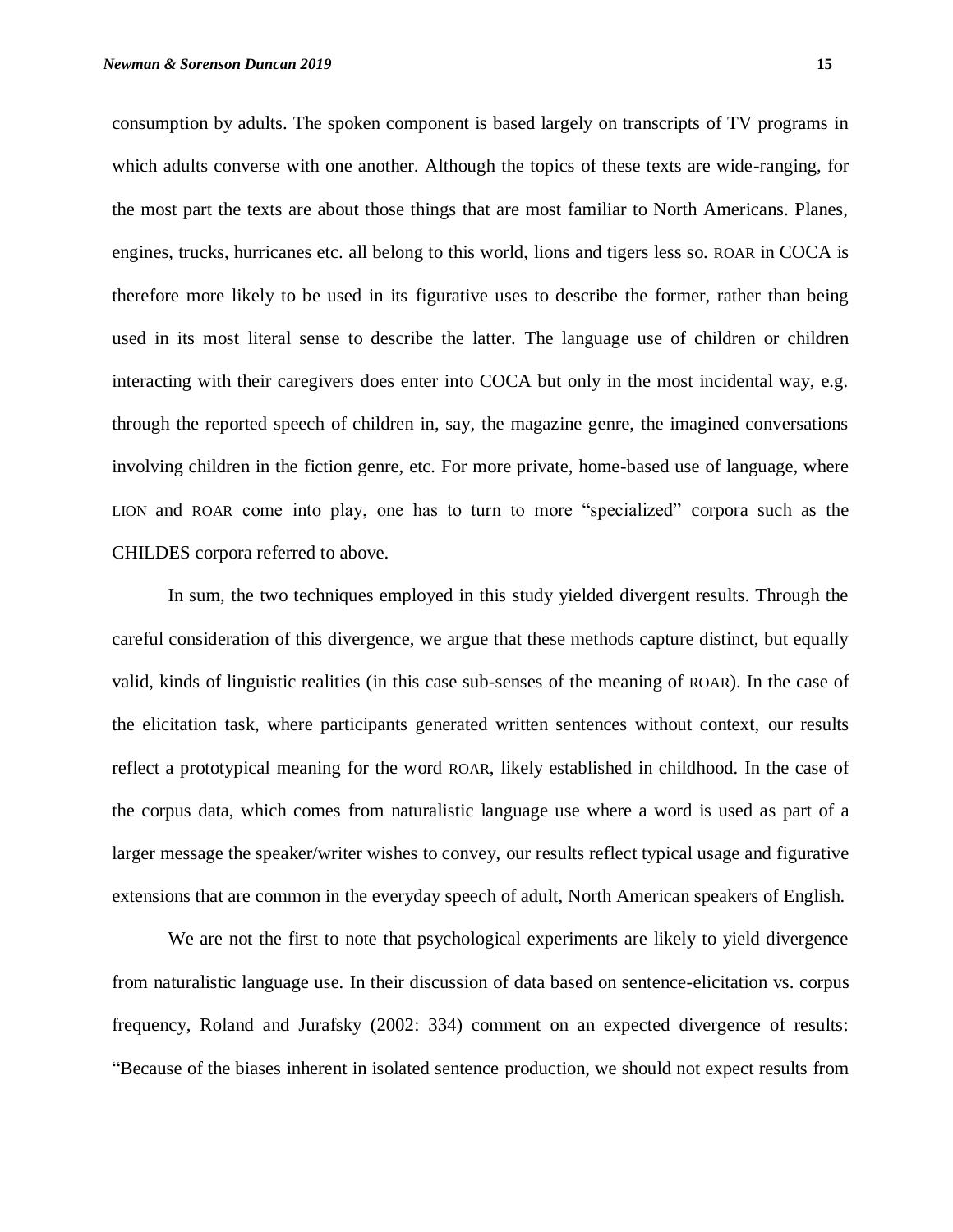such psychological experiments to directly match natural language use." The biases that Roland and Jurafsky (2002) refer to are ones that, as it happened, played no decisive role with the particular verb investigated here. They refer to differences in preferences such as passivization (higher in the connected discourse of a corpus), and use of first person subjects (higher in elicited sentences than in a written corpus). In order to examine if similar preferences exist in our data, we considered the use of first person subjects. Although there were instances of personal pronouns functioning as the subject of ROAR in our elicited data, these were too infrequent to compete with the overwhelming preference for full nouns as the subjects of the verb. As such, it seems that the divergence in our results is not tied to preferences for one construction type over the other. Instead, our results reveal a divergence that centers around the usage and meaning of the word ROAR. As noted above, each technique yielded results which highlighted one sub-sense of the verb ROAR. Thus, our focus on the different lexical choices for syntactic subjects of ROAR in an active construction highlight a more revealing distinction between experimental and corpus techniques than just what one might expect from eliciting sentences in isolation vs. in context.

#### **6. CONCLUSION**

We suggested at the outset that divergent results can serve to deepen our knowledge about data types and their associated methods. We believe this is the case with our investigation into the verb ROAR. Broadly speaking, our results can be seen as evidence of the different realities of sentence-elicitation data and corpus data. Sentence elicitation tasks can tap into deeply entrenched uses that may stretch back into childhood; corpora, such as COCA, reflect current uses by adults in relatively public domains. Neither of these points has been fully appreciated, we believe. The divergence that we found leads us to a finer appreciation of the characteristics of these data types.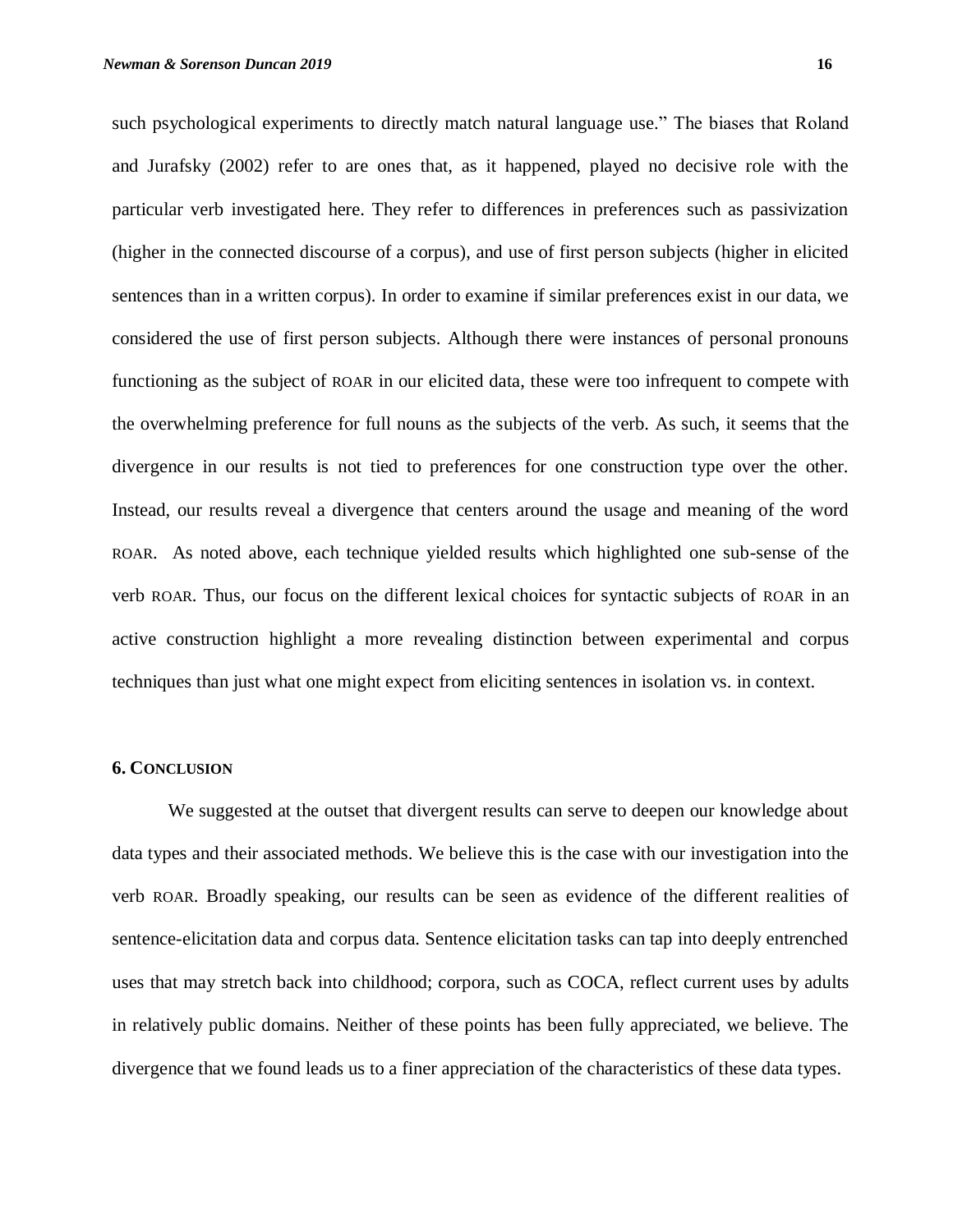#### **References**

- Abbuhl, Rebekha, Susan Gass, & Alison Mackey. (2013). Experimental research design. In Robert J. Podesva and Devyani Sharma (eds.), *Research Methods in Linguistics*. 116-134. Cambridge: Cambridge University Press.
- Arppe, Antti. & Järvikivi, Juhani. (2007). Every method counts: Combining corpus-based and experimental evidence in the study of synonymy. *Corpus Linguistics and Linguistic Theory 3,* p. 131-159.
- Bdar, Mario., Gries, Stefan Th. & Fuchs, Milena, Z. (2011). *Cognitive Linguistics: Convergence and Expansion.* Amsterdam: John Benjamins Publishing Co.
- Church, Kenneth W. & Hanks, Patrick (1990). Word association norms, mutual information and lexicography. *Computational Linguistics* 16.1:22-29.
- Connine, Cynthia, Ferreira, Fernanda, Jones, Charlie, Clifton, Charles & Frazier, Lyn (1984). Verb frame preference: Descriptive norms. *Journal of Psycholinguistic Research* 13.4, 307-319.
- Dabrowska, E. (2009). Words as constrctions. In V. Evans & S. Pourcel (Eds.), *Human cognitive processing: Vol. 24. New directions in cognitive linguistics*. Amsterdam, Netherlands: John Benjamins Publishing Company, p. 201-223.
- Davies, Mark. (2008-) *The Corpus of Contemporary American English: 425 million words, 1990 present*. Available online at http://corpus.byu.edu/coca/.
- Davies, Mark. (2013). Corpus of Global Web-Based English: 1.9 billion words from speakers in 20 countries. *URL: http://corpus2. byu. edu/glowbe*.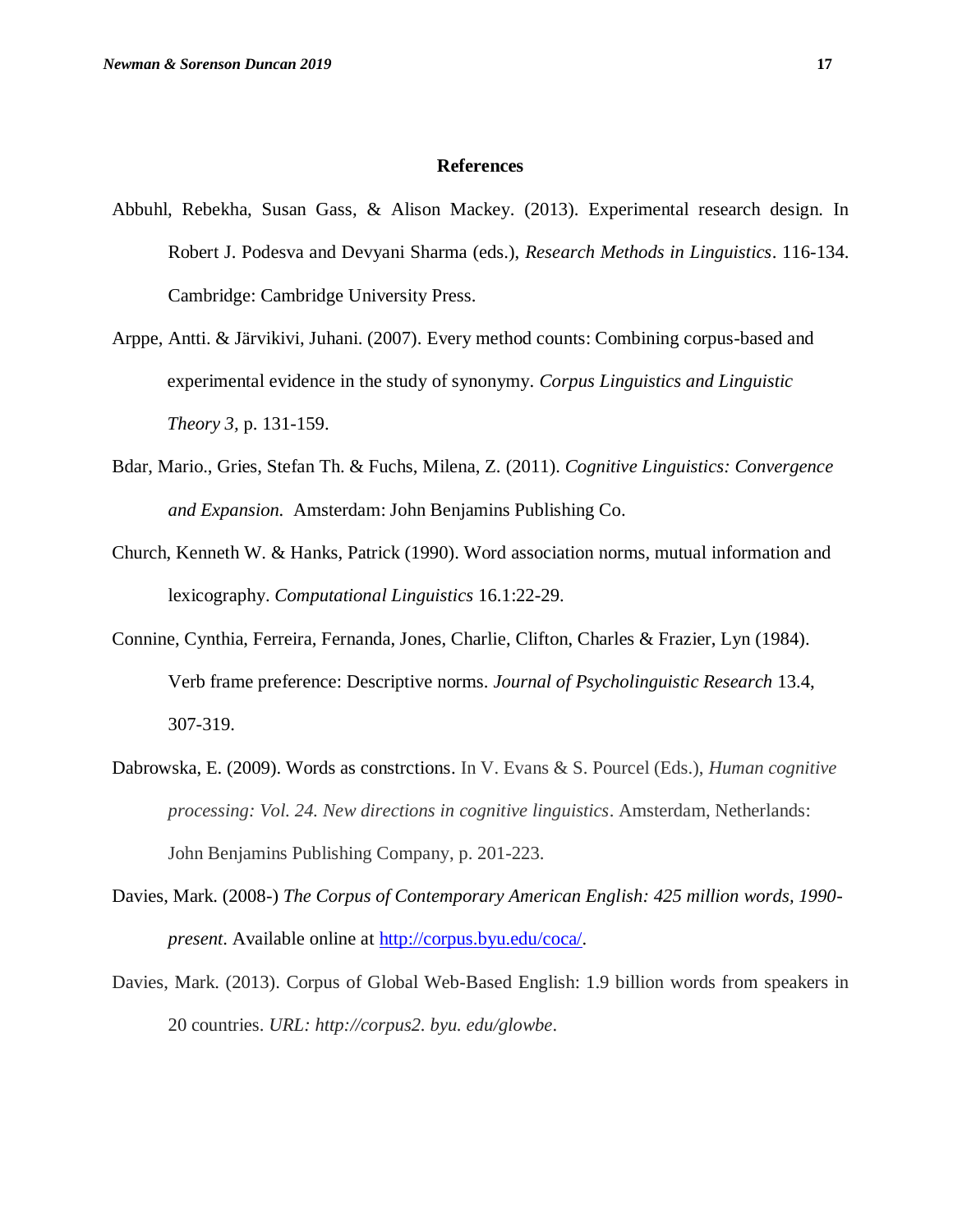- Divjak, D. & Gries, S. Th. (2011). Clusters in the mind? Converging evidence from near synonymy in Russian. *The Mental Lexicon, 3,* 188-213.
- Ellis, Nick C. & Simpson-Vlach, Rita. (2009). Formulaic language in native speakers: Triangulating psycholinguistics, corpus linguistics and education. *Corpus Linguistics and Linguistic Theory, 5,* 61-78.
- Francis, Gregory. (2012). Too good to be true: Publication bias in two prominent studies from experimental psychology. *Psychonomic Bulletin & Review* 19: 151-156.
- Gilquin, Gaëtanelle & Gries, Stehan Th. (2009). Corpora and experimental methods: A state-ofthe-art review. *Corpus Linguistics and Linguistic Theory* 5(1), 1–26.
- Gries, Stehan Th. (2007). Collostructional analysis: Computing the degree of association between words and words/constructions. Coll.analysis V 3.2a in R.
- Gries, Stehan Th., Hampe, Beate & Schönefeld, Doris (2005a). Converging evidence: Bringing together experimental and corpus data on the association of verbs and constructions.
- Gries, Stehan Th., Hampe, Beate & Schönefeld, Doris (2005b). Converging evidence II: More on the association of verbs and constructions. In John Newman & Sally Rice (eds.), *Empirical and experimental methods in cognitive/functional research,* 39–72. Stanford: CSLI Publications.
- Klaven, Jane & Divjak, Dagmar  $(2016)$ . The cognitive plausibility of statistical classification models: Comparing textural and behavioral evidence. *Folia Linguistica, 20,* 35384.
- Kuperman, Victor, Stadthagen-Gonzalez, Hans & Brysbaert, Marc (2012). Age-of-acquisition ratings for 30 thousand English words. *Behav Res Methods, 44,* p. 978-990.
- Low, Philip, Panksepp, Jaak, Reiss, Diana, Edelman, David, van Swinderen, Bruno & Koch, Christof (2012, July). The Cambridge declaration on consciousness. In *Francis Crick*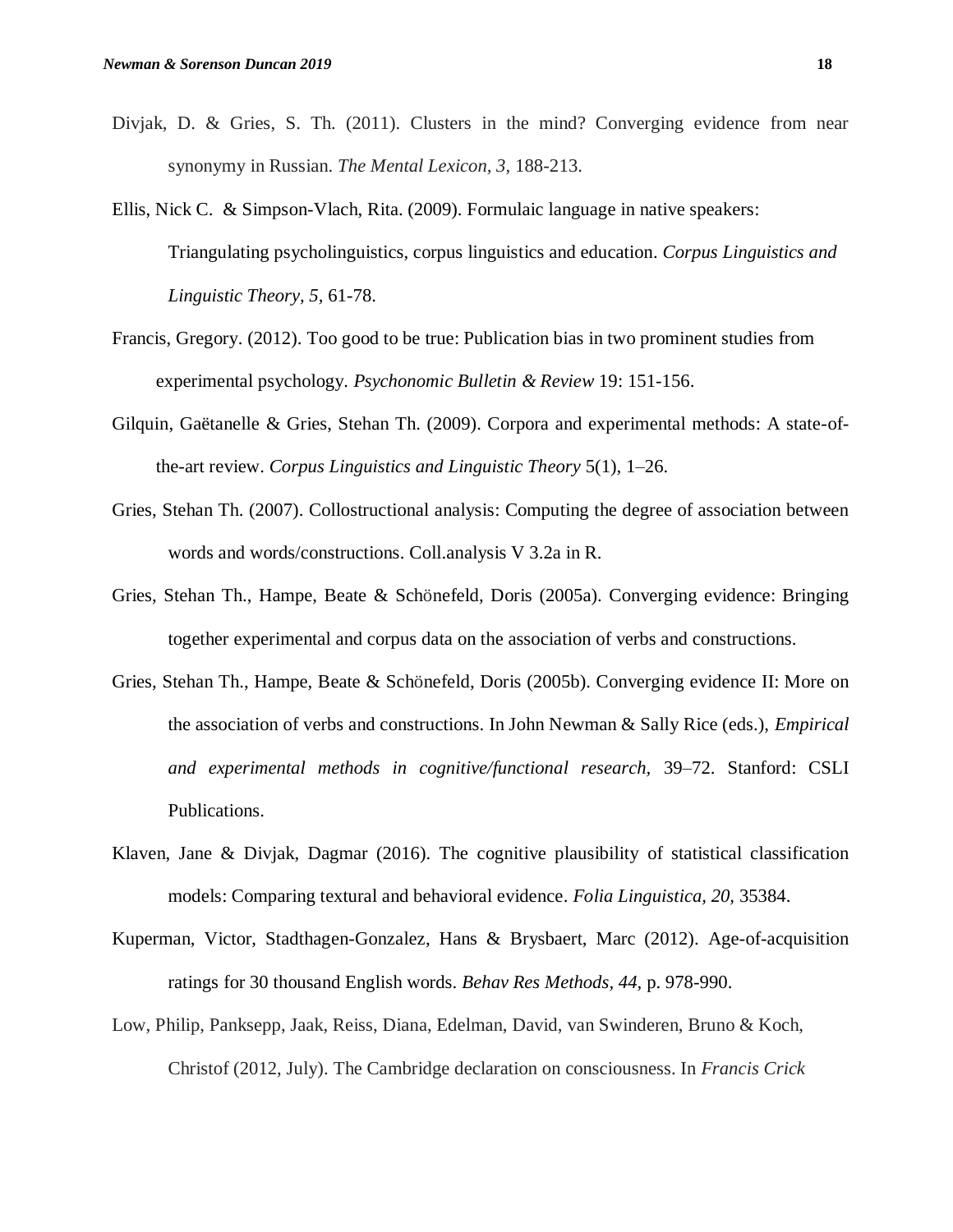*Memorial Conference, Cambridge, England*. url

http://fcmconference.org/img/CambridgeDeclarationOnConsciousness.pdf

MacWhinney, Brian (2000). *The CHILDES project: The database* (Vol. 2). Psychology Press.

- Mollin, Sandra (2009). Combining corpus linguistic and psychological data on word cooccurrences: Corpus collocates versus word associations. *Corpus Linguistics and Linguistic Theory*, *5*(2), 175-200.
- Mollin, Sandra (2014). *The (Ir)Reversibility of English Binomials: Corpus, Constraints, Developments.* Amsterdam: John Benjamins Publishing Co.
- Nelson, Douglas L., McEvoy, Cathy L., & Schreiber, Thomas A. (1998). *The University of South Florida word association, rhyme, and word fragment norms.* http://www.usf.edu/FreeAssociation/.
- Nelson, Douglas L., McEvoy, Cathy L. & Schreiber, Thomas A. (2004). The University of South Florida free association, rhyme, and word fragment norms. *Behavior Research Methods, Instruments, & Computers. 36*(3): 402-7.
- Newman, J. & Sorenson Duncan, T. (2014, November). Howling wolves and roaring lions: What speakers think and what a corpus tells us. *Conceptual Structure, Discourse and Language 2014.* University of California Santa Barbara, Santa Barbara, CA.
- Newman, J. & Sorenson Duncan, T. (2015, July). Convergence and divergence in cognitive linguistics: Facing up to alternative realities of linguistic categories. *International Cognitive Linguistics Conference,* Northumbria University, Newcastle England.
- Podesva, Robert J. & Sharma, Devyani. (2013). *Research Methods in Linguistics*. Cambridge: Cambridge University Press.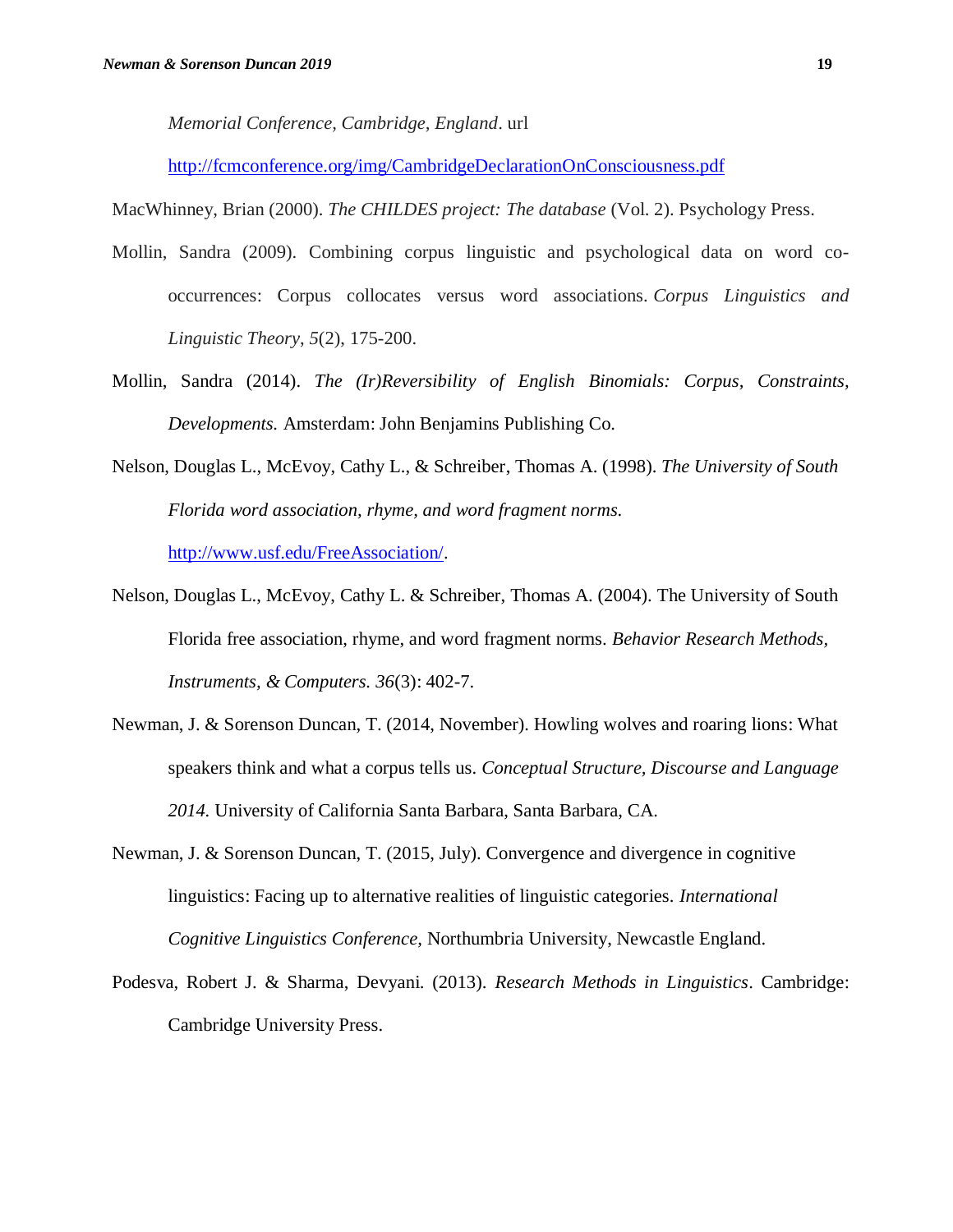- Roland, Douglas & Jurafsky, Daniel (2002). Verb sense and verb subcategorization probabilities. In Suzanne Stevenson and Paolo Merlo (eds.), *The Lexical Basis of Sentence Processing: Formal, computational, and Experimental Issues*, 325-346. Amsterdam: John Benjamins.
- Schmid, Hans-Jörg. (2000). *English abstract nouns as conceptual shells. From corpus to cognition,* Berlin/New York: Mouton de Gruyter.
- Schmid, Hans-Jörg. (2010). Does frequency in text instantiate entrenchment in the cognitive system? In D. Glynn and K. FISCHER (Eds.), *Quantitative methods in cognitive semantics*, 101-133. Berlin and New York: Mouton de Gruyter.
- Schmid, Hans-Jörg and Küchenhoff, Helmut (2013). Collostructíonal analysis and other ways of measuring lexicogrammatical attraction: Theoretical premises, practical problems and cognitive underpinnings. C*ognitive Linguistics* 24.3: 531-577.
- Schönefeld, Doris (ed). 2011. *Converging Evidence: Methodological and Theoretical Issues for Linguistic Research*. Amsterdam: John Benjamins Publishing Co.
- Sorenson Duncan, T. & Newman, J. (2013, June). English verbs of "yelling": A quantitative corpus-based exploration of synonymy. *International Cognitive Linguistics Conference,*  University of Alberta, Edmonton, AB.
- Stefanowitsch, Anatol. & S. Th. Gries, Stefan Th. (2003). Collostructions: investigating the interaction between words and constructions. *International Journal of Corpus Linguistics*  8.2: 209-43.
- Wullf, Stefanie (2009). Converging Evidence from corpus and experimental data to capture idiomaticity. *Cognitive Linguistics and Linguistic Theory, 5,* 131-159.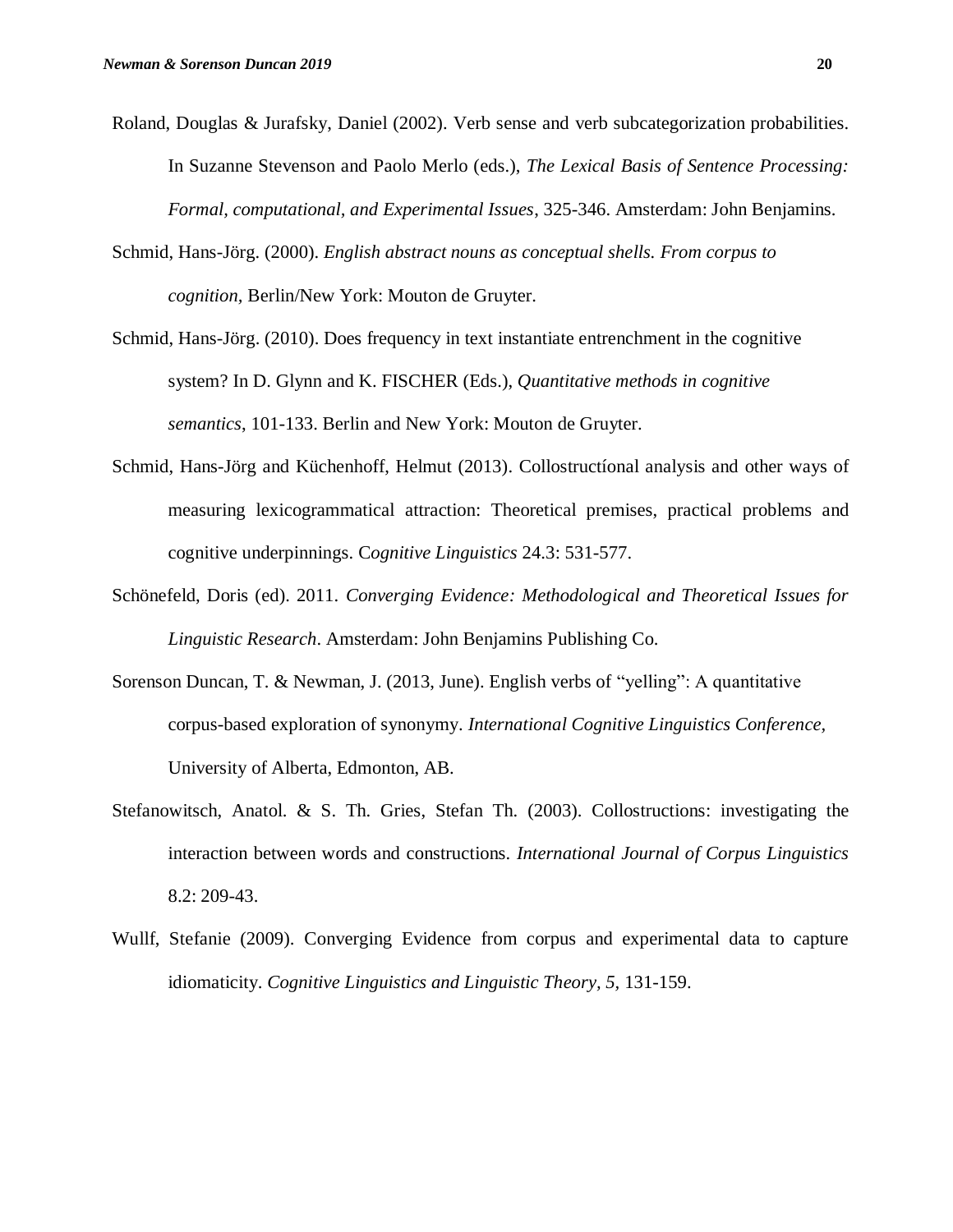Wullf, Stefanie, Ellis, Nick, C., Römer, Ute, Bardovi-Harlig, Kathleen & LeBlanc, Chelsea, J. (2009). The acquisition of tense-aspect: Converging evidence from corpora and telicity ratings. *The Modern Language Journal, 93,* 354-369.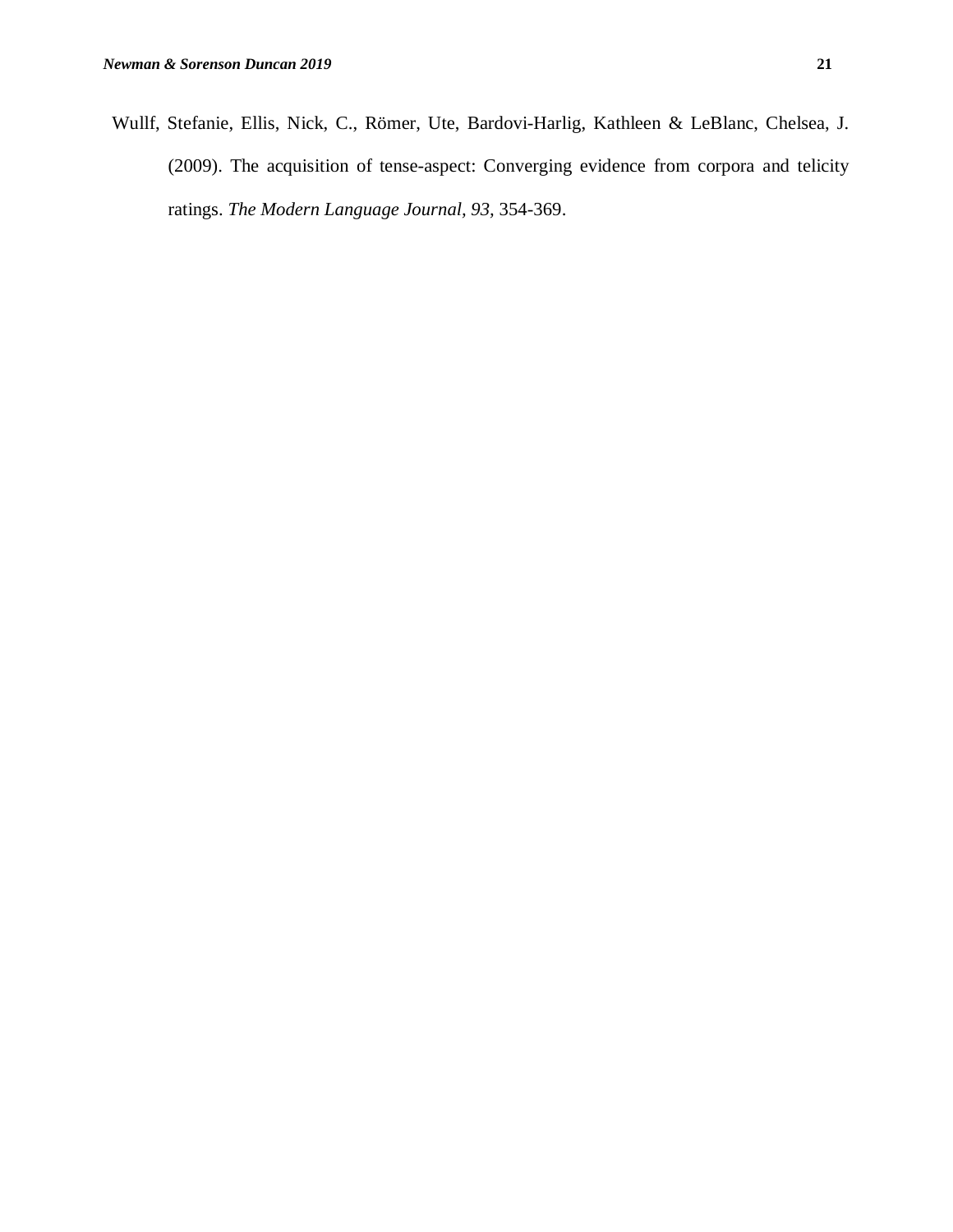# **Appendix A**

# **Frequencies of L1 collocates of ROAR in the sub-genres of COCA**

Table A.1.

*Results for frequencies >12 in the FICTION genre*

| Rank           | L1 Collocate<br>Freq. |     |
|----------------|-----------------------|-----|
| 1              | <b>ENGINE</b>         | 110 |
| $\overline{c}$ | CAR                   | 75  |
| 3              | <b>CROWD</b>          | 68  |
| $\overline{4}$ | <b>FIRE</b>           | 34  |
| 5              | <b>TRUCK</b>          | 33  |
| 6              | <b>WIND</b>           | 27  |
| $\overline{7}$ | <b>TRAIN</b>          | 22  |
| 8              | <b>BUS</b>            | 20  |
| 9              | MOTORCYCLE            | 18  |
| 10             | <b>AUDIENCE</b>       | 17  |
| 11             | <b>FLAME</b>          | 17  |
| 12             | <b>WATER</b>          | 17  |
| 13             | <b>MAN</b>            | 15  |
| 14             | <b>MOTOR</b>          | 15  |
| 15             | <b>VOICE</b>          | 15  |
| 16             | <b>BEAST</b>          | 13  |
| 17             | <b>HELICOPTER</b>     | 13  |
| 18             | <b>LION</b>           | 13  |
| 19             | <b>PLANE</b>          | 13  |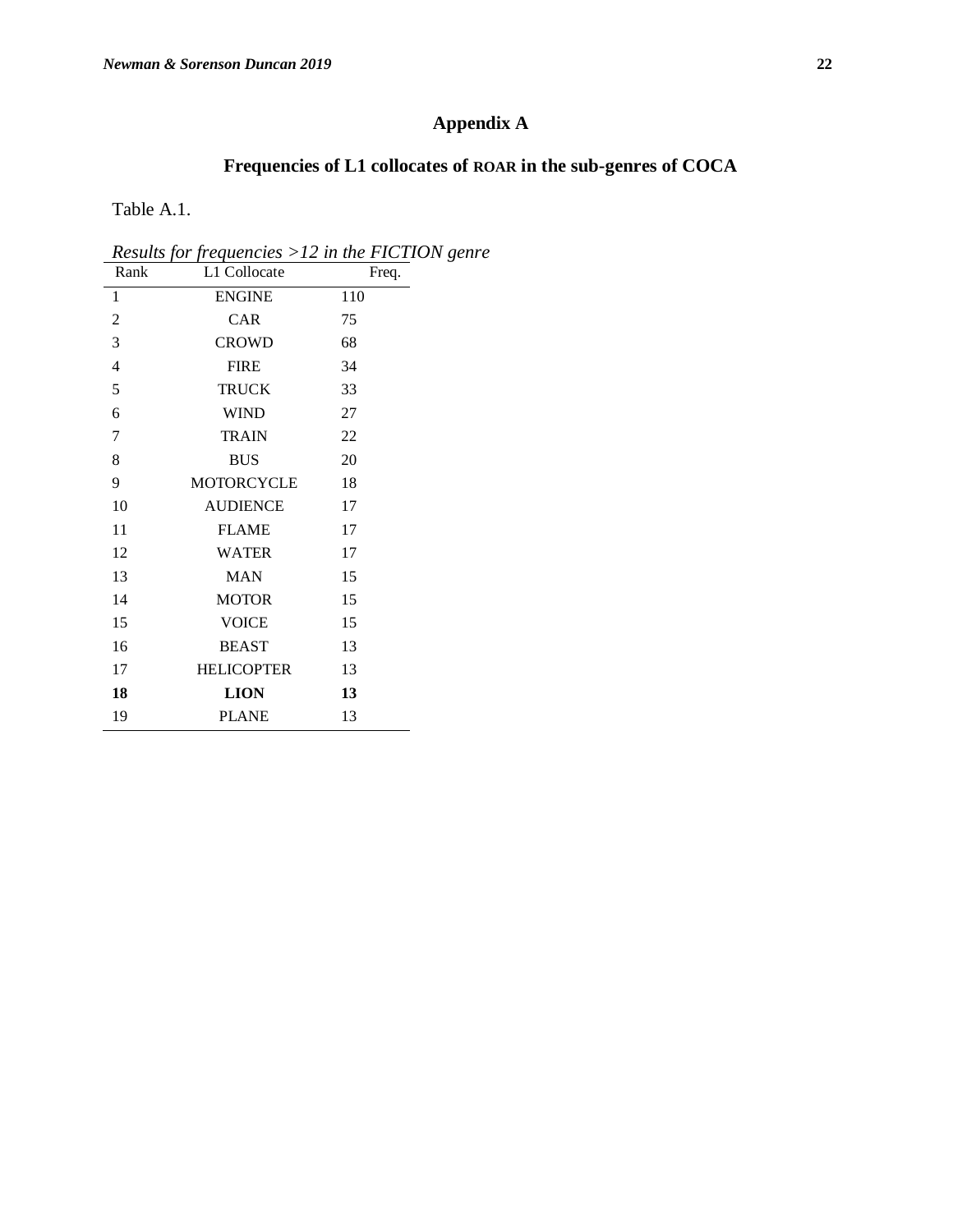| Rank           | L1 Collocate    | Freq. |
|----------------|-----------------|-------|
| 1              | <b>CROWD</b>    | 41    |
| $\overline{2}$ | <b>WIND</b>     | 16    |
| 3              | <b>LION</b>     | 15    |
| 4              | <b>ENGINE</b>   | 12    |
| 5              | <b>AUDIENCE</b> | 10    |
| 6              | <b>CAR</b>      | 6     |
| 7              | <b>FIRE</b>     | 6     |
| 8              | <b>FLAME</b>    | 6     |
| 9              | <b>MARKET</b>   | 6     |
| 10             | <b>PLANE</b>    | 6     |
| 11             | <b>TORNADO</b>  | 6     |
| 12             | <b>FAN</b>      | 5     |
| 13             | <b>TRUCK</b>    | 5     |
| 14             | <b>BLOOD</b>    | 4     |
| 15             | <b>TRAIN</b>    | 4     |

Table A.2. *Results for frequencies >3 from the MAGAZINE genre*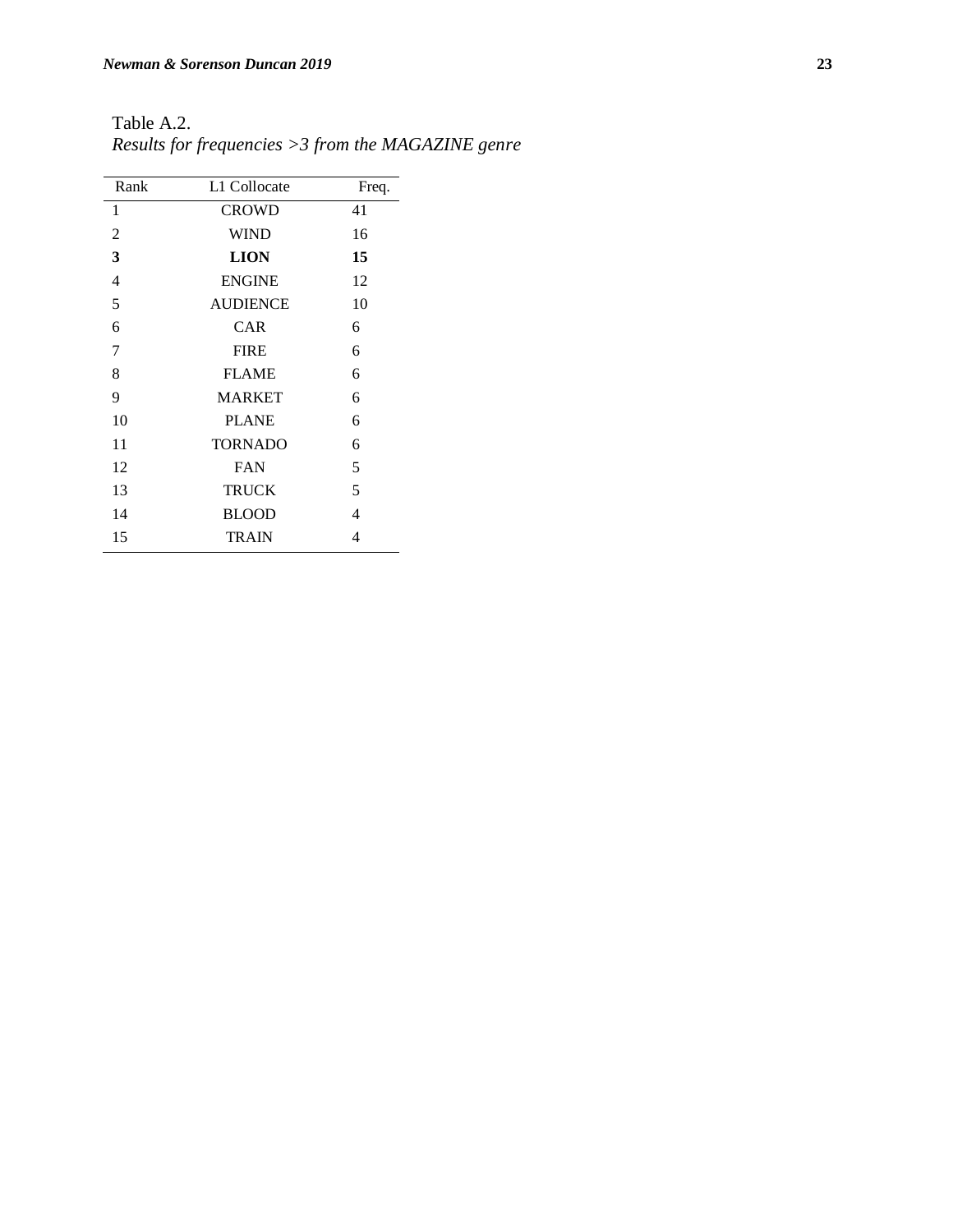| Rank | L1 Collocate      | Freq.            |
|------|-------------------|------------------|
| 1    | <b>CROWD</b>      | 43               |
| 2    | <b>ENGINE</b>     | 12               |
| 3    | <b>AUDIENCE</b>   | 10               |
| 4    | <b>PLANE</b>      | 10               |
| 5    | <b>FAN</b>        | 7                |
| 6    | <b>JET</b>        | 7                |
| 7    | <b>MOTORCYCLE</b> | 6                |
| 8    | <b>FIRE</b>       | 5                |
| 9    | <b>TRAIN</b>      | 5                |
| 10   | <b>LION</b>       | $\boldsymbol{4}$ |
| 11   | <b>HELICOPTER</b> | $\overline{4}$   |
| 12   | <b>MAN</b>        | 3                |
| 13   | <b>STORM</b>      | 3                |
| 14   | <b>TRAFFIC</b>    | 3                |
| 15   | <b>VOICE</b>      | 3                |
| 16   | <b>WILDFIRE</b>   | 3                |
| 17   | <b>WIND</b>       | 3                |
| 18   | <b>WOMAN</b>      | 3                |

Table A.3. *Results for frequencies >2 in the NEWSPAPER genre*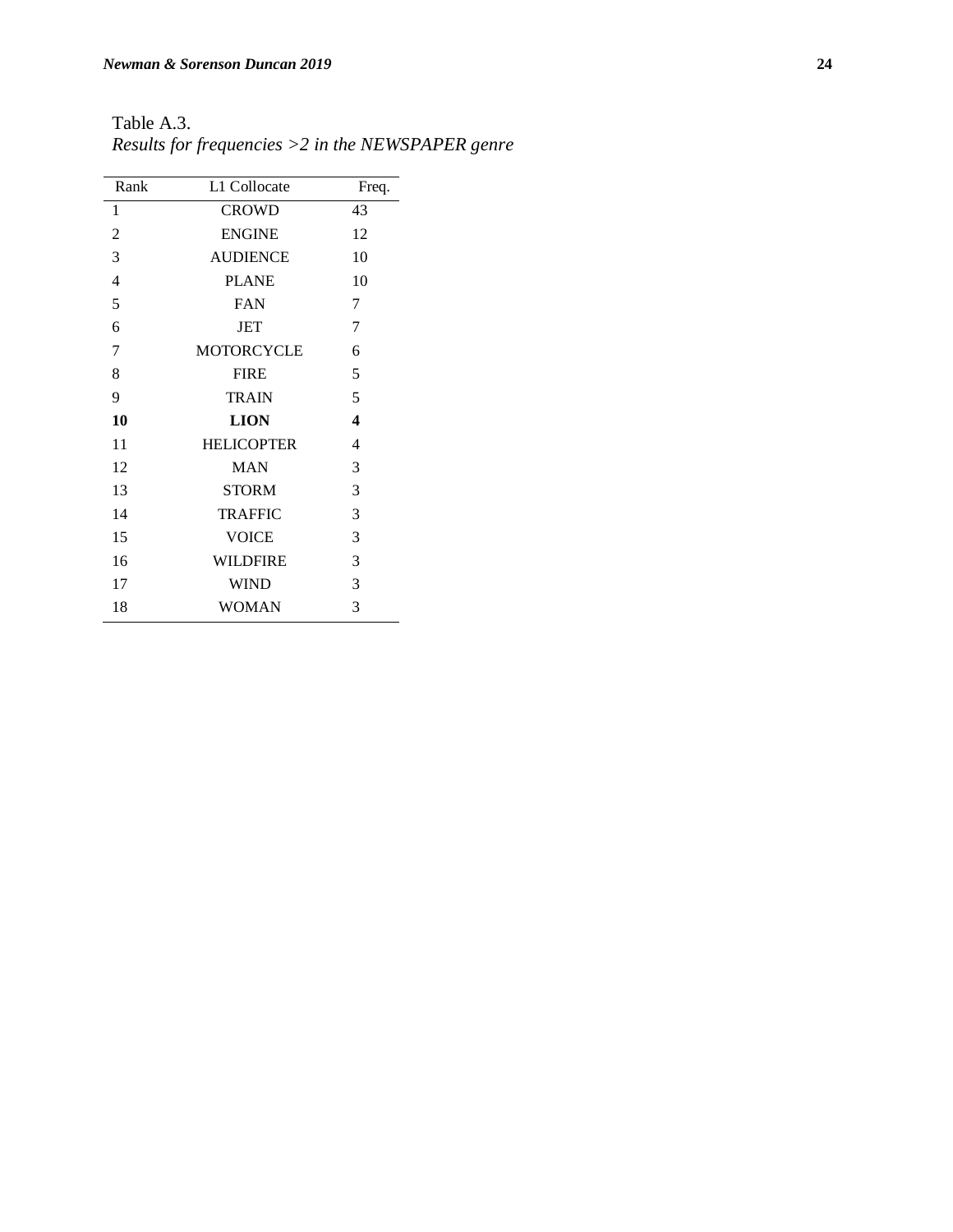| Rank | L1 Collocate      | Freq.          |
|------|-------------------|----------------|
| 1    | <b>FIRE</b>       | 7              |
| 2    | <b>FLAME</b>      | 6              |
| 3    | <b>CROWD</b>      | 4              |
| 4    | JET               | 4              |
| 5    | <b>MARKET</b>     | 4              |
| 6    | <b>LION</b>       | 3              |
| 7    | <b>STREET</b>     | 3              |
| 8    | <b>ENGINE</b>     | $\overline{2}$ |
| 9    | <b>ECONOMY</b>    | $\overline{2}$ |
| 10   | <b>HELICOPTER</b> | $\overline{2}$ |
| 11   | <b>TORNADO</b>    | 2              |
| 12   | <b>WIND</b>       | 2              |
| 13   | WILDFIRE          | $\overline{2}$ |
| 14   | WAVE              | $\mathfrak{D}$ |

Table A.4. *Results for frequencies >1 from the SPOKEN genre*

Table A.5. *Results for frequencies >1 in the ACADEMIC genre*

| Rank           | L1 Collocate   | Freq.                       |
|----------------|----------------|-----------------------------|
| 1              | <b>CROWD</b>   | 5                           |
| 2              | <b>ENGINE</b>  |                             |
| 3              | <b>LION</b>    |                             |
|                | <b>PEOPLE</b>  | $\mathfrak{D}$              |
| $\overline{5}$ | <b>TORNADO</b> | $\mathfrak{D}$              |
| 6              | <b>FIRE</b>    | $\mathcal{D}_{\mathcal{L}}$ |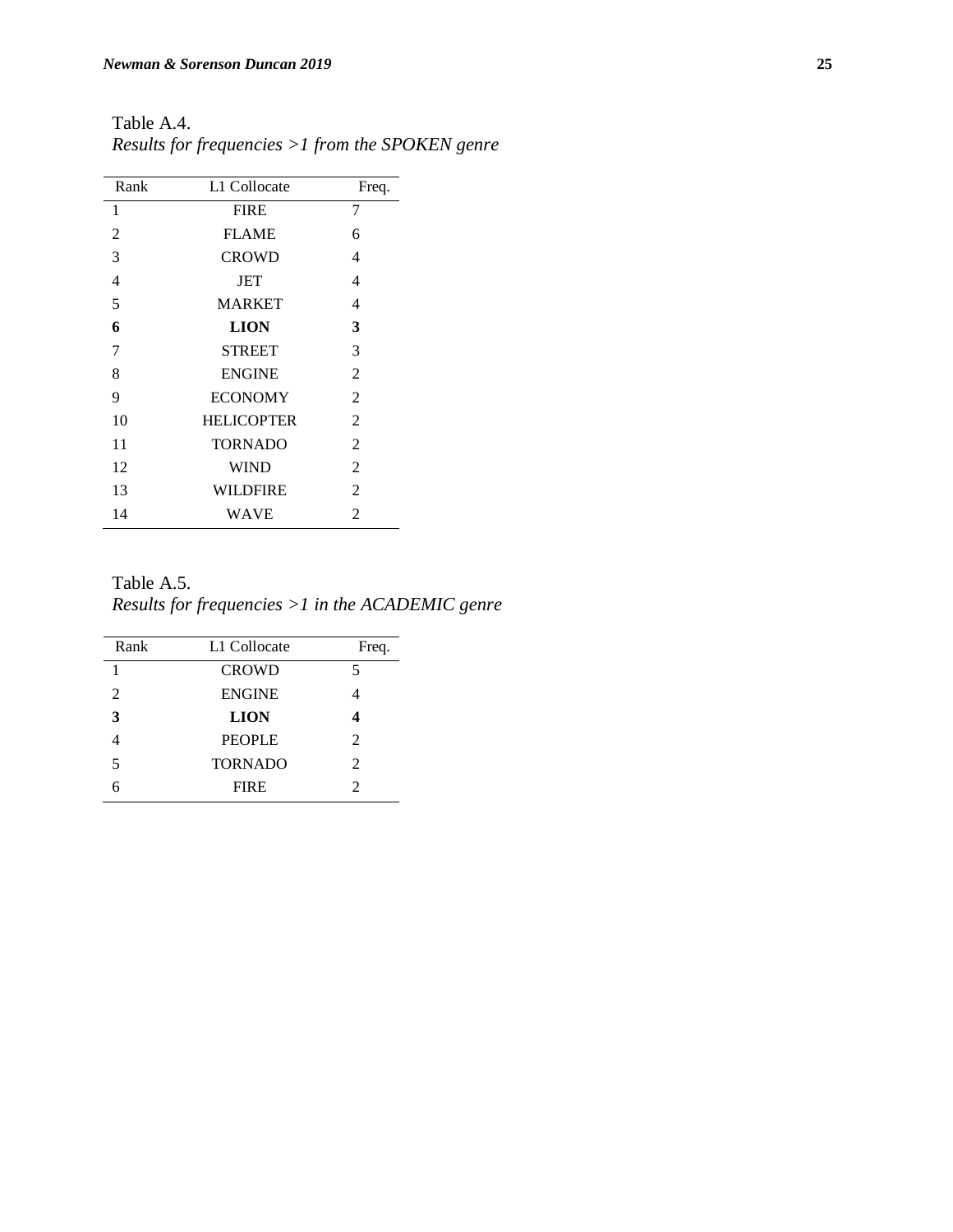# **Appendix B**

## **Reliance scores for L1 collocates of ROAR**

Table B.1.

*Word association measures for L1 collocates (>5 occurrences) of ROAR in the FICTION genre*

| Rank         | L1 Collocate      | Freq. as collocate of<br><b>ROAR in FICTION</b> | Freq. in FICTION | Reliance |
|--------------|-------------------|-------------------------------------------------|------------------|----------|
| $\mathbf{1}$ | TYRANNOSAUR       | 6                                               | 124              | 4.84     |
| 2            | <b>BATMOBILE</b>  | 6                                               | 243              | 2.47     |
| 3            | <b>MOTORCYCLE</b> | 18                                              | 1250             | 1.44     |
| 4            | <b>ENGINE</b>     | 110                                             | 7716             | 1.43     |
| 5            | <b>CHOPPER</b>    | 7                                               | 1006             | 0.7      |
| 6            | <b>TIGER</b>      | 12                                              | 1865             | 0.64     |
| 7            | <b>MOTOR</b>      | 15                                              | 2388             | 0.63     |
| 8            | <b>HELICOPTER</b> | 13                                              | 2373             | 0.55     |
| 9            | <b>LION</b>       | 13                                              | 2893             | 0.45     |
| 10           | <b>CROWD</b>      | 68                                              | 16868            | 0.4      |
| 11           | <b>AUDIENCE</b>   | 17                                              | 4973             | 0.34     |
| 12           | JET               | 9                                               | 2799             | 0.32     |
| 13           | <b>BEAST</b>      | 13                                              | 4137             | 0.31     |
| 14           | <b>THUNDER</b>    | 9                                               | 3095             | 0.29     |
| 15           | <b>JEEP</b>       | 6                                               | 2111             | 0.28     |
| 16           | <b>FLAME</b>      | 17                                              | 6372             | 0.27     |
| 17           | <b>TRUCK</b>      | 33                                              | 15985            | 0.21     |
| 18           | <b>PICKUP</b>     | 6                                               | 3029             | 0.2      |
| 19           | <b>BUS</b>        | 20                                              | 10471            | 0.19     |
| 20           | <b>DRAGON</b>     | 8                                               | 4293             | 0.19     |